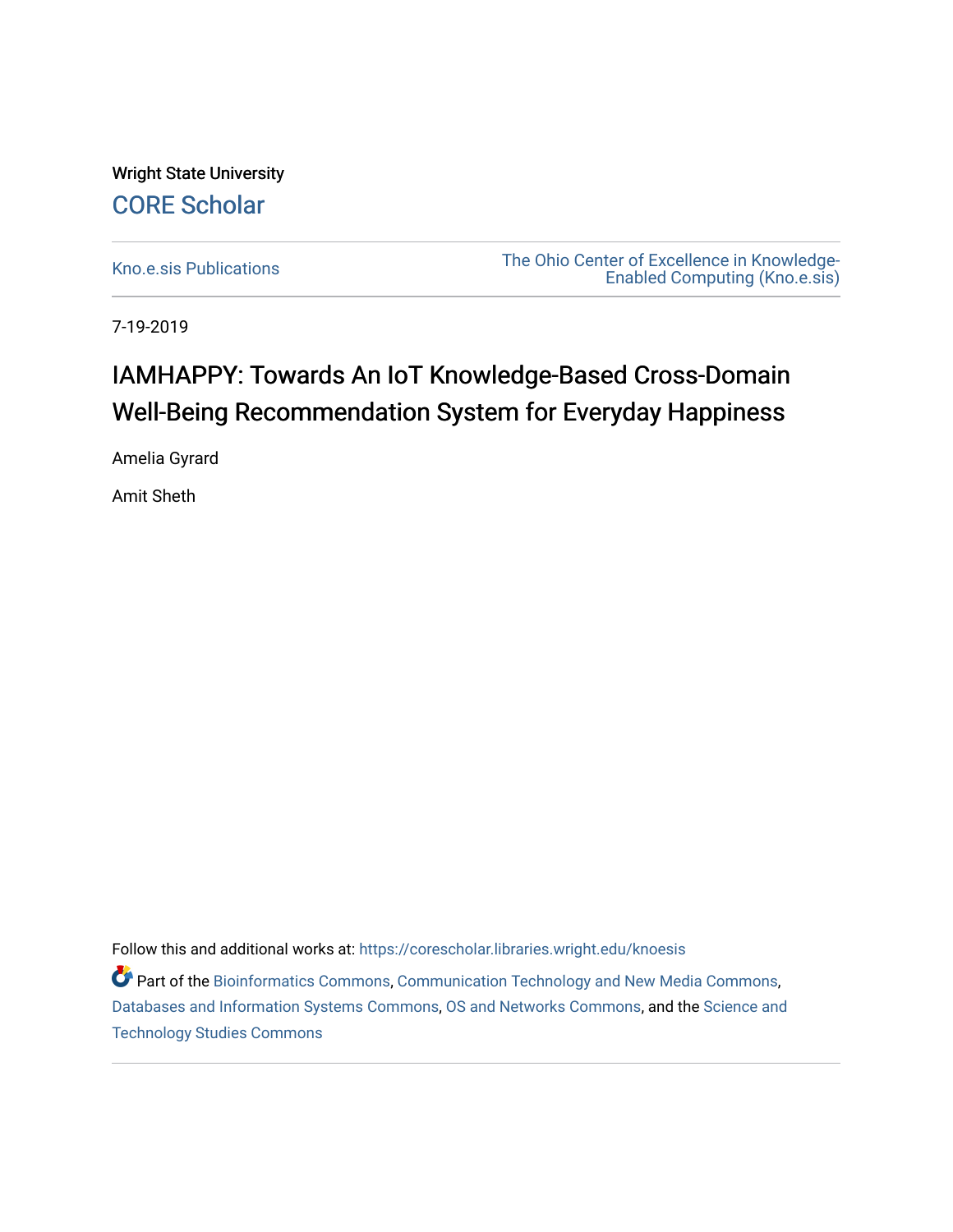# IAMHAPPY: Towards An IoT Knowledge-Based Cross-Domain Well-Being Recommendation System for Everyday Happiness

Amelie Gyrard<sup>a</sup>, Amit Sheth<sup>a,</sup>

*<sup>a</sup>Ohio Center of Excellence in Knowledge-enabled Computing (Kno.e.sis), Wright State University, Ohio, USA*

### Abstract

Nowadays, healthy lifestyle, fitness, and diet habits have become central applications in our daily life. Positive psychology such as well-being and happiness is the ultimate dream of everyday people's feelings (even without being aware of it). Wearable devices are being increasingly employed to support well-being and fitness. Those devices produce physiological signals that are analyzed by machines to understand emotions and physical state. The Internet of Things (IoT) technology connects (wearable) devices to the Internet to easily access and process data, even using Web technologies (aka Web of Things).

We design IAMHAPPY, an innovative IoT-based well-being recommendation system to encourage every day people's happiness. The system helps people deal with day-to-day discomforts (e.g., minor symptoms such as headache, fever) by using home remedies and related alternative medicines (e.g., naturopathy, aromatherapy), activities to reduce stress, etc. To achieve this system, we build a web-based knowledge repository for emotion with a focus on happiness and well-being. The knowledge repository helps analyze data produced by IoT devices to understand users' emotions and health. The semantics-based knowledge repository is integrated with a rule-based engine to suggest recommendations to achieve everyday people's happiness. The naturopathy application scenario supports the recommendation system.

*Keywords:* Internet of Things (IoT), Recommender Systems (RS), Affective Science, Emotion, Happiness, Well-being, Wellness, Rule-based Reasoning, Inference Engine, Knowledge Directory Service, Semantic Ontology Interoperability, Ontology Validation, Reusability, Semantic Web of Things (SWoT), Semantic Web Technologies, Reusable Knowledge.

# 1. Introduction

Nowadays, well-being, fitness, healthy lifestyle, and diet habits have become central applications in our everyday life. For instance, Google Fit focuses on activity tracking (minutes, miles, calories, and steps). However, users do not necessarily understand calorie meaning. What does mean 2000 calories? What is the maximum amount of calories that we eat to maintain a healthy lifestyle per week or month? What does mean 10000 steps done today, is it good enough to stay healthy? Those Internet of Things (IoT)-based applications' weaknesses demonstrate the need for domain expertise to understand the meaning of visualized data [\[1\]](#page-12-0).

*Positive psychology*[1](#page-1-0) , such as well-being and happiness is the ultimate everyday people's goal [\[2\]](#page-12-1) [\[3\]](#page-12-2). *Well-being* is the process of evaluating people in terms of being satisfied with their life [\[4\]](#page-12-3). According to the US National Wellness Institute: "Wellness is an active process through which people become aware of, and make choices towards a more successful existence." According to the *World Happiness Report*, happiness and well-being depend on health and economy: "Physical activities, personal behavior, nutrition, and lifestyle and encourage to prevent from diseases" [\[4\]](#page-12-3). Simon Sinek, a mentor for leadership, says: "Working hard for something that we do not care about is called

<span id="page-1-0"></span><sup>1</sup><https://www.authentichappiness.sas.upenn.edu/>

*Email addresses:* amelie@knoesis.org (Amelie Gyrard), amit@knoesis.org (Amit Sheth)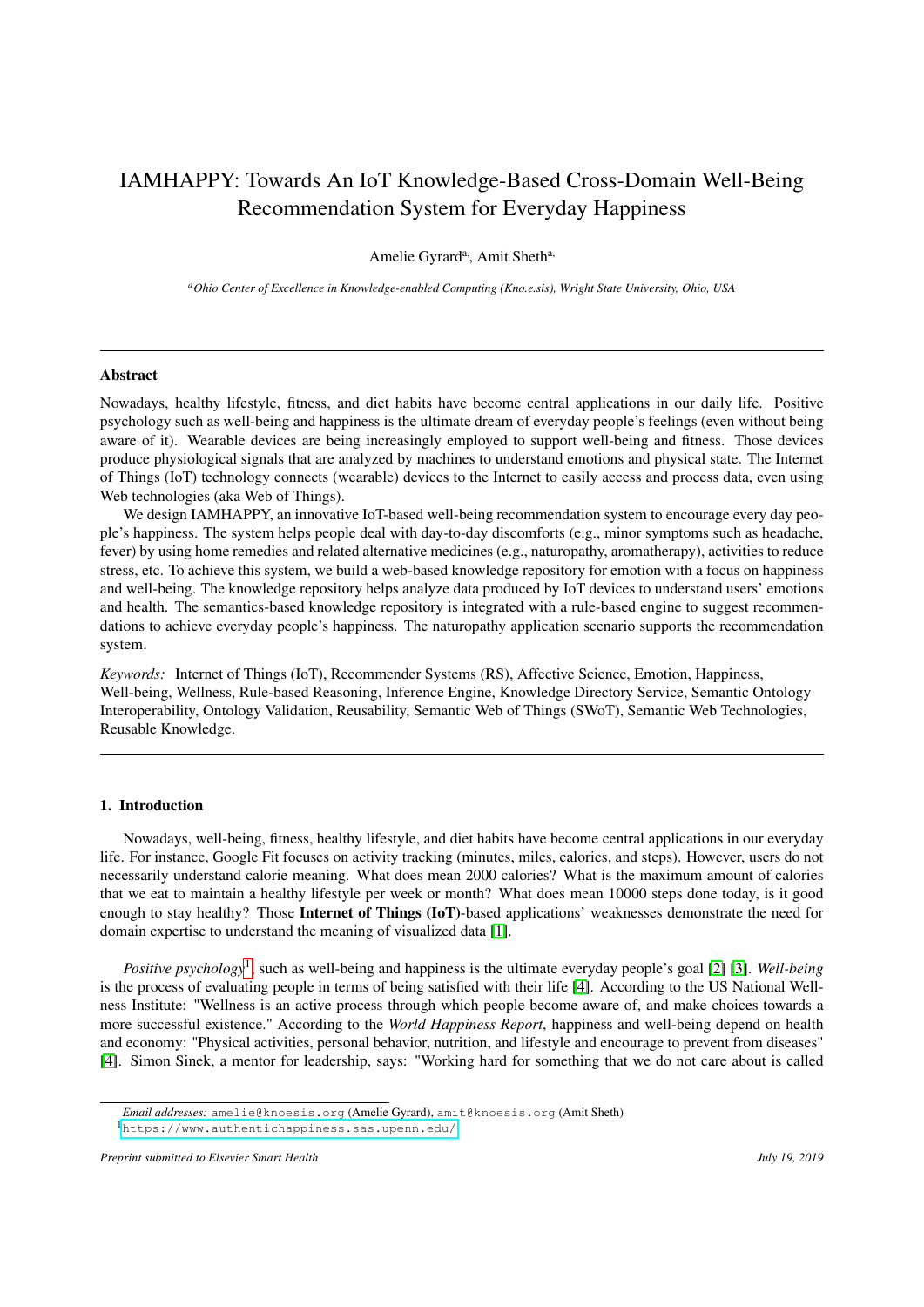stress, working hard for something we love is call passion." The same situation produces two different emotional states: stress (negative feeling) or love (positive feeling). Research to support happiness at work [\[5\]](#page-12-4) [\[6\]](#page-12-5) is more and more investigated; job positions such as "happiness manager" or "Chief Happiness Officer"<sup>[2](#page-2-0)</sup> are emerging in companies. Negative diagnostics perceived by people such as anxiety, stress, and depression can be reduced by focusing on the positive emotional states: *How to encourage people's everyday well-being and happiness?*

Increasingly, Recommendation Systems (RS) are invading our lives (e.g., YouTube for videos, Amazon for products, and Netflix for movies). Existing RS system surveys do no address RS for happiness yet [\[7\]](#page-12-6) (machine learning-based RS published in 2018) [\[8\]](#page-12-7) [\[9\]](#page-12-8) [\[10\]](#page-12-9). well-being RS (published in 2019) [\[4\]](#page-12-3) illustrates the emerging research need. Investigating well-being applications for a healthy and happy lifestyle is time-consuming for users and requires an eagerness to learn. A research study correlates happiness and a healthy lifestyle [\[11\]](#page-12-10). Mental health applications using the IoT devices are surveyed in [\[12\]](#page-12-11). Those studies demonstrate the need for an IoT-based well-being recommendation system to encourage everyday happiness.

We designed the following Research Questions (RQ):

- RQ1: Which physiological data generated by sensors are needed to deduce users' emotions? (e.g., a stress sensor, the serotonin level helps understanding depression).
- RQ2: How to integrate knowledge from complementary domains? (e.g., naturopathy with mindful activities).
- RQ3: How to deduce meaningful information (e.g., data analytics) from sensor data? How to design the wellbeing recommendation system?

Contributions (C): We design IAMHAPPY, an IoT-based well-being recommendation system to encourage everyday people's happiness. A knowledge repository is necessary to understand well-being and happiness and build this recommendation system. The knowledge repository aggregates structured knowledge already designed by domain experts and published within scientific publications. The knowledge repository provides:

- C1: An IoT dictionary to unify sensor data to deduce emotional states to address RQ1 (explained in Section [3.2\)](#page-5-0).
- C2: Reusing ontology-based projects to address RQ2 and designing the ontology catalog for emotions, food, obesity, depression, fitness, and sleep (explained in Section [3.3\)](#page-5-1).
- C3: A knowledge-based cross-domain recommendation system to address RQ3, supported by the "Semantic Interoperability for the Web of Things" white paper [\[13\]](#page-12-12) (explained in Section [3.4\)](#page-7-0).

Structure of the Paper: Section [2](#page-2-1) reviews the related work. Section [3](#page-4-0) explains our well-being cross-domain recommendation system which integrates structured knowledge. Section [4](#page-11-0) mentions limitations and future extensions. Section [5](#page-12-13) concludes the paper and provides future work.

# <span id="page-2-1"></span>2. Related Work

Well-being RS are introduced in Section [2.1.](#page-2-2) Internet of Things (IoT)-based applications to deduce emotions are mentioned in Section [2.2.](#page-3-0) Section [2.3](#page-3-1) concludes this section, and the literature review is summarized in Table [6.](#page-19-0)

#### <span id="page-2-2"></span>*2.1. Well-Being Recommendation Systems*

We summarize existing well-being recommendation systems (also classified in Table [6\)](#page-19-0). However, RS for advising people's happiness are still lacking. *Smart Recommender System of Hybrid Learning (SRHL)* [\[4\]](#page-12-3) suggests healthy food for personalized well-being; and aims to prevent diseases. The hybrid RS (content-based and collaborative filtering), uses unsupervised machine learning algorithms. The recommendations take into account time, activity, location, monetary costs, ingredients, health, nutritional value, availability, and the effects of combining the ingredients. *MiningMinds* [\[14\]](#page-12-14) design personalized well-being and health-care support system; it includes a rule-based system using context (location, activity, weather, and emotion). The system provides 40 contextual scenarios and is evaluated with

<span id="page-2-0"></span><sup>2</sup><http://bit.ly/2LaLbdd>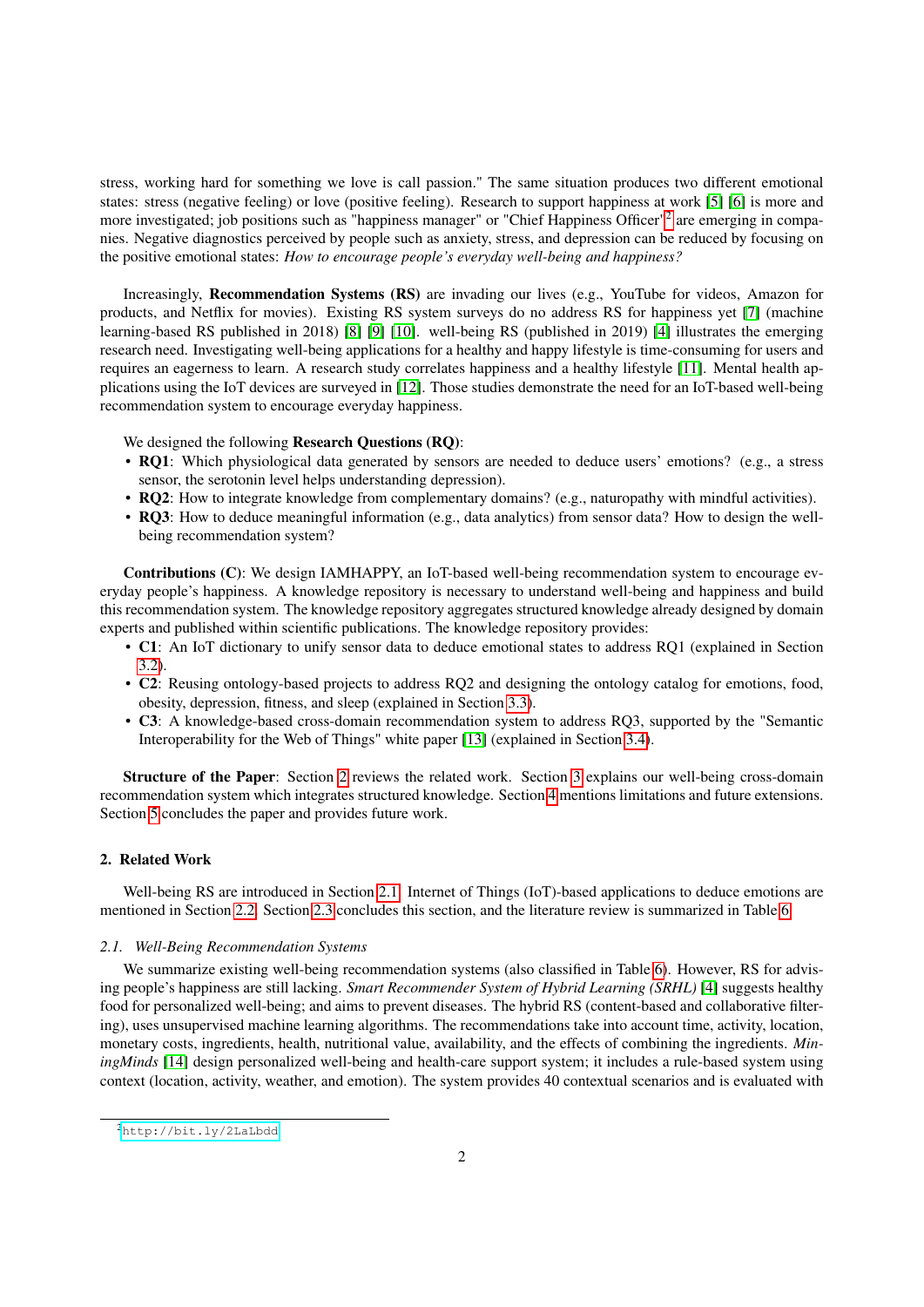forty users (thirty males, ten females in the middle-aged group: 25-49 years, ten different nationalities) and ten domain experts. *I-Wellness* [\[15\]](#page-12-15) is a RS for personalized wellness therapy that uses hybrid Case-Based Reasoning (CBR). The RS aims to be integrated within wellness websites to help users search for suitable personalized therapy treatment based on their health condition. The I-Wellness online system arranges flexible appointments for patients with a wellness center. I-Wellness comprises six modules: (1) User wellness information, (2) wellness recommendation, (3) package selection, (4) appointment scheduling, (5) point allocation, and (6) wellness monitoring. The prototype is not accessible online to be tested. *Motivate* [\[16\]](#page-12-16) is a personalized context-aware RS Android smartphone application that promotes a healthy and active lifestyle. The application recommends twenty types of activities according to some constraints: location, agenda, weather, profile (e.g., can cycle), and time. The evaluation study is from 15 November to 25 December 2010 (5 weeks). Participants are 6 Android phone users (five male, one female) that are colleagues or friends, and worked five days a week. The average age of the participants was 37 years (range: 24-63 years). 5 of the participants have a healthy weight Body mass index (BMI), and 1 of them is slightly overweight.

#### <span id="page-3-0"></span>*2.2. IoT-based Emotion Applications*

We classified IoT-based emotion applications as follows: positive psychology which refers to well-being , and negative psychology such as stress, anxiety, sleep disorders, and depression.

**Positive psychology (e.g., well-being)**: *MoodScope* [\[17\]](#page-12-17) is a mobile application which infers the user's mood using smartphone data and asking the user's emotional state to correlate mood and phone usage. The application addresses the following research question: Can a smartphone infer its user's mood with the information it already has? The application is evaluated with 32 participants over two months. *BeWell* is an Android smartphone application to monitor, model, and promote well-being [\[18\]](#page-12-18). The application track activities that impact physical, social, and mental well-being (e.g., sleep, physical activity, and social interactions) and provides feedback to promote better health. However, it does not address diet or stress. The same authors surveyed mobile phone sensing [\[19\]](#page-12-19) and highlight the resource-sensitive reasoning challenge. *Rabbi et al.* [\[20\]](#page-12-20) monitor well-being (which includes measures of depressive symptoms) by developing a mobile-sensing system. *MobiMood* is a mobile social application that enables groups of friends to share their moods [\[21\]](#page-12-21) which concludes that positive emotions are shared more easily than negative emotions. *Amendola et al.* [\[22\]](#page-12-22) use IoT devices for health monitoring and recognize daily action patterns (e.g., cooking, eating, bathing, taking medicine, and sleeping). Three scenarios have been considered: (1) tracking human motion inside rooms, (2) gesture recognition, and (3) remote monitoring and control of the overnight living environment.

Negative psychology (e.g., stress, anxiety, depression): *Mental Health Monitoring Systems (NHMS)* using IoT devices are surveyed in [\[12\]](#page-12-11); 23 publications have been classified according to the study type (e.g., bipolar disorder detection, migraine forecasting, depression detection, anxiety detection, stress detection, social phobia association, bipolar disorder association, anxiety association, and depression association. Various devices have been employed in those studies (e.g., eye sensor, heart rate variability, electrodermal activity, wrist accelerometer, galvanic skin response, skin conductance, spo2, photoplethysmogram, accelerometer, gyroscope, pressure sensitive, video cameras, VR headset, pupil-corneal reflection and head tracker, SMS, calls, screen, GPS, location, touchscreens, audio, contacts, videos, sound, head-mounted display, questionnaires).

*Depression disorders.* Kim et al. [\[23\]](#page-12-23) analyze depression severity (normal, mild, severe) on 20 seniors (age between 69 and 90) during 90 days using Ambient Assisted Living technologies and classification models (e.g., Artificial Neural Network, Decision Tree, Bayesian Network, and Support Vector Machine).

*Stress disorders.* Stress detection using smartphones' accelerometer data and the k-means algorithm is explained in [\[24\]](#page-12-24). *StressSense* recognizes stress from human voice using smartphones [\[25\]](#page-13-0). *AMMON (Affective and Mental health MONitor*) is a mental health monitor application that analyzes human voice (Chang et al. 2011 [\[26\]](#page-13-1)). A stress detector can help people manage their stress to deal with their depression.

*Sleep disorders.* Five projects are analyzing sleep disorders: 1) Ontology-driven data integration for clinical sleep research [\[27\]](#page-13-2), 2) human sleep data exploratory analysis [\[28\]](#page-13-3), 3) diagnosis of sleep apnea with ML using the Weka software [\[29\]](#page-13-4), 4) obtrusive Sleep Apnea (OSA) using IoT [\[30\]](#page-13-5), and 5) correlation between sleep and affective disorders, hypertension, heart disease, and diabetes [\[31\]](#page-13-6).

#### <span id="page-3-1"></span>*2.3. Shortcomings of the Literature Study*

We summarize the following limitations of the literature study: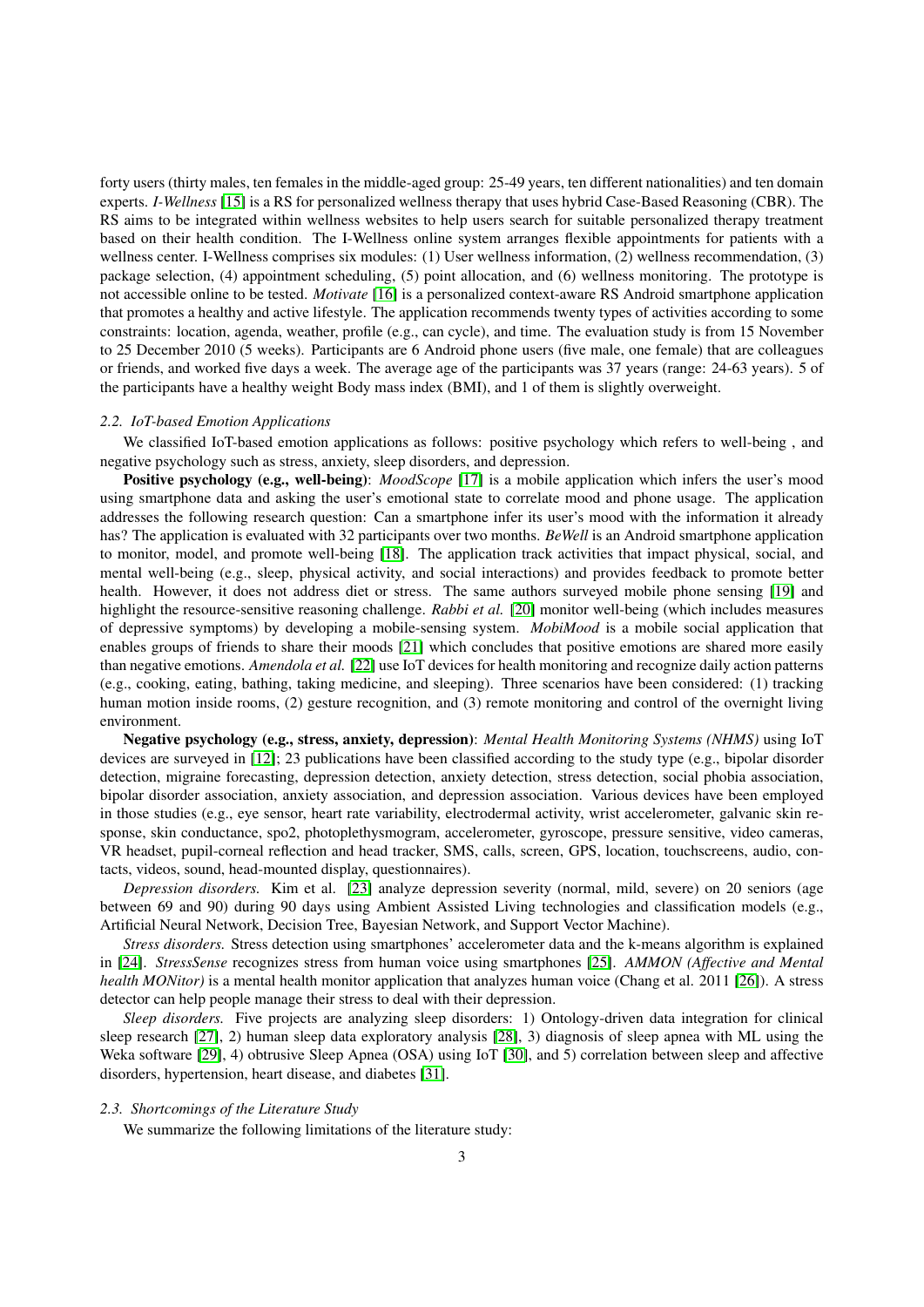- Doing the systematic literature review is a time-consuming task. There is a need to share the literature review innovatively (e.g., a knowledge repository for emotions) to ease the work of future researchers.
- A lot of ontologies cannot be exploited since they are not accessible online. There is a need to disseminate best practices (e.g., following FAIR principles [\[32\]](#page-13-7)). to ease the task of computers to analyze ontologies and extract meaningful domain knowledge automatically.
- There is a lack of prototypes/experiments (e.g., web service, web application) that can be easily reproduced or tested to understand the applications and illustrate the limitations clearly.
- There is no recommender system for happiness yet.

### <span id="page-4-0"></span>3. IAMHAPPY: An IoT Knowledge-Based Cross-Domain Well-Being Recommendation System for Happiness

Our well-being and happiness recommendation system architecture is presented in Section [3.1.](#page-4-1) The IoT dictionary for understanding users' emotions and sensor data is introduced in Section [3.2.](#page-5-0) Knowledge repositories to model emotion and related topics (e.g., food for the naturopathy scenario) are explained in Section [3.3.](#page-5-1) The cross-domain recommendation systems are described in Section [3.4.](#page-7-0)

<span id="page-4-2"></span>

Figure 1: Overview architecture: semantic-based IoT cross-domain well-being recommendation system for happiness

#### <span id="page-4-1"></span>*3.1. Architecture*

The architecture of the semantic-based IoT recommendation system for happiness is depicted in Figure [1](#page-4-2) and comprises the following steps:

- IoT data (input): devices produce raw data (e.g., numbers). Data analysis is required to extract meaningful information from data.
- Semantic annotator unifies sensor data according to the IoT dictionary (explained in Section [3.2\)](#page-5-0).
- Knowledge repositories model emotion and related topics for well-being and happiness (explained in Section [3.3\)](#page-5-1).
- Reasoning engine enriches IoT data with high-level information. The reasoning engine deduces the user's emotional states and needs (explained in Section [3.4.1\)](#page-8-0). The current implementation uses a rule-based inference engine. As future work, knowledge-based machine learning techniques could be employed to deal with complex data (e.g., videos from cameras for face recognition, images).
- Recommender application provides user's suggestions based on domain-specific well-being applications for happiness and considering the user's emotional state and needs (explained in Section [3.4.2\)](#page-8-1).
- Query engine retrieves a data subset that we are interested in designing specific applications.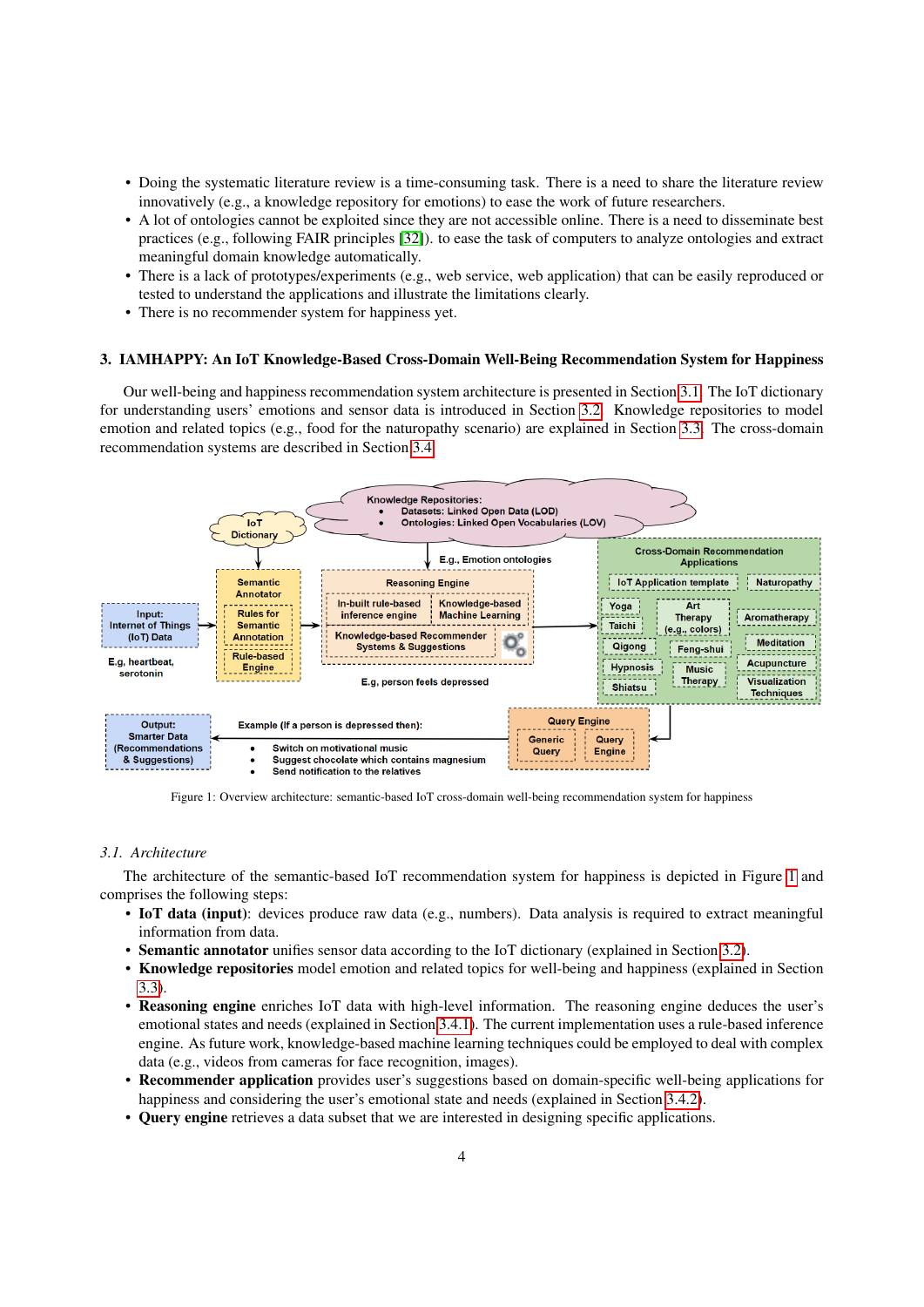• Smart data (output): recommendations are returned to the users. The naturopathy recommendation application has been implemented as a first scenario (explained in Section [3.4.3\)](#page-9-0)

### <span id="page-5-0"></span>*3.2. An IoT Dictionary for the Semantic Annotator*

We design an IoT dictionary<sup>[3](#page-5-2)</sup> which classifies devices that measure physiological signal sensor data to deduce users' moods and emotions. Table [6](#page-19-0) references topics to address (e.g., stress) to design the IoT-based well-being recommendation system, and also references sensor measurement type for happiness and well-being to later process, unify, and enrich sensor data. This table enhances the classification of 18 sensor measurements in [\[12\]](#page-12-11). Hereafter, an example of sensors: 1) Hitachi's wearable sensor detects happiness based on physical movements. 2) Standford' sstress wearable device measuress cortisol in sweat. A stress monitoring patch senses skin conductance, skin temperature, and pulse wave [\[33\]](#page-13-8). 3) depression is measured when serotonin level is low (a neurotransmitter in the brain involved in regulating mood, appetite and sleep)<sup>[4](#page-5-3)</sup> [\[34\]](#page-13-9), which helps in understanding happiness. 4) **Empatica E2** sensor<sup>[5](#page-5-4)</sup> is a wrist-worn device which reads the skin conductivity, body temperature, and the body movement. The Empatica E4 wristband is a wearable research device that offers real-time physiological data acquisition and software for in-depth analysis and visualization, and 5) Affectiva  $Q$  sensor<sup>[6](#page-5-5)</sup> analyzes faces and speech to deduce emotion.

The IoT dictionary is displayed in our Graphical User Interface (GUI) accessible online<sup>[7](#page-5-6)</sup> (also depicted in Figure [2](#page-6-0) and Figure [3\)](#page-6-1). Once a domain is chosen (e.g., healthcare or emotion), the list of sensors appear on the left (e.g., stress level). For each sensor, (1) a list of projects using this sensor can be retrieved ("Get Project" button), (2) a list of rules to interpret sensor data produced by this specific sensor can be retrieved ("Get Rule" button). The rules are compatible with the IoT dictionary (implemented as an ontology), and the rules follow the Jena rule syntax $8$  and are executed with the Jena inference engine. Jena is an Apache open-source framework to develop semantic web applications. Rules are used for two different purposes: 1) the semantic annotation, and 2) the reasoning engine to infer high-level abstraction (e.g., high glucose level). The "Get Project" functionality retrieves projects referenced within the various catalogs referenced in Section [3.3,](#page-5-1) and provides the veracity of our suggestions and keeps the provenance of the information (e.g., Figure [6](#page-10-0) shows a tooltip citing a scientific publication).

# <span id="page-5-1"></span>*3.3. Knowledge Repositories for Emotion, Food, Obesity, Depression, Sleep, and Fitness*

To deduce meaningful information from IoT data produced by devices (mentioned above), we need common sense knowledge. We searched on Google and Google Scholar a set of specific keyphrases which 1) starts with ontology-based, 2) finishes with ontology, or 3) starts with semantic-based, knowledge-based, knowledge-graph or related synonyms. For instance, for the emotion domain, keyphrases are as follows: (1) Mood, positive mood, negative mood, (2) emotion, or specific emotions (anger, confusion, disgust, fear, happiness, sadness, shame, and surprise) - or synonym keyword, happiness (enjoy fun, eager), sadness (disliked, disappointed, bad and worst), (3) affective sciences, affective states, affective computing, (4) feeling, (5) well-being, etc.

This survey analysis is continuously enriched since several years (inspired from Agile software development methodologies) with new knowledge; we also take into considerations latest publications, surveys and we carefully analyze their reference sections that can introduce complementary topics and key scientific publications.

Most relevant scientific publications are referenced in Table [2,](#page-16-0) Table [3,](#page-16-1) Table [4,](#page-17-0) Table [5,](#page-18-0) and Table [6](#page-19-0) when that information is provided:

- Ontology eases the reuse of the domain expertise already designed in previous projects. The column *Ontology Availability (OA)* explicitly describes if the ontology code is accessible online (URIs mentioned in the publication or after corresponding with the authors).
- Sensors used and measurement type to build our IoT dictionary (classified in Section [3.2\)](#page-5-0).

<span id="page-5-2"></span><sup>3</sup><http://sensormeasurement.appspot.com/?p=m3>

<span id="page-5-3"></span><sup>4</sup><https://physicsworld.com/a/serotonin-sensor-diagnoses-depression/>

<span id="page-5-4"></span><sup>5</sup><http://www.empatica.com>

<span id="page-5-5"></span><sup>6</sup><http://www.affectiva.com/q-sensor/>

<span id="page-5-6"></span><sup>7</sup><http://linkedopenreasoning.appspot.com/?p=slorv2>

<span id="page-5-7"></span><sup>8</sup><https://jena.apache.org/documentation/inference/>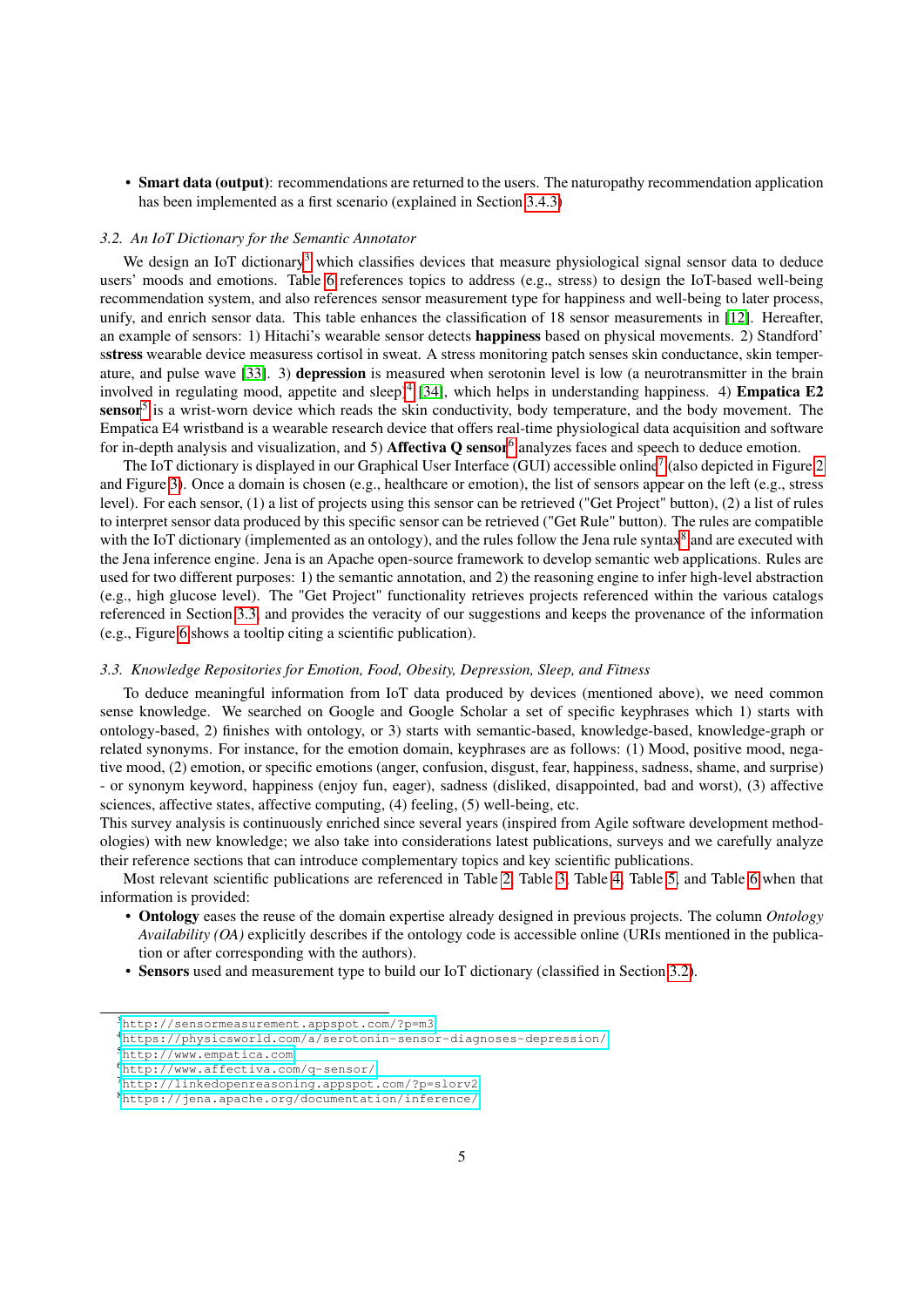# <span id="page-6-0"></span>How to reason on sensor data?

Select a domain and we provide you rules and projects for various sensors.

# **Choose a domain**

 $\begin{array}{c} \mathbf{v} \\ \mathbf{v} \end{array}$ Domain: Healthcare

| <b>Sensor</b>                                                                                                                                   | <b>Projects</b>                                                                                                                                                                                                                                                                                                                                                                                                                                                                                                                                                                                                                                                                                                                                           |
|-------------------------------------------------------------------------------------------------------------------------------------------------|-----------------------------------------------------------------------------------------------------------------------------------------------------------------------------------------------------------------------------------------------------------------------------------------------------------------------------------------------------------------------------------------------------------------------------------------------------------------------------------------------------------------------------------------------------------------------------------------------------------------------------------------------------------------------------------------------------------------------------------------------------------|
| Pulse Oxymeter, SpO2, Blood Oxygen Saturation<br>Sensor Pulse oximetry is a method used to measure the<br>concentration of oxygen in the blood. | Get rule<br>Get project                                                                                                                                                                                                                                                                                                                                                                                                                                                                                                                                                                                                                                                                                                                                   |
| <b>Stress Level Sensor Stress Level Sensor</b>                                                                                                  | Get project<br>Get rule                                                                                                                                                                                                                                                                                                                                                                                                                                                                                                                                                                                                                                                                                                                                   |
| <b>ECG or EKG (Electrocardiogram) ECG or EKG</b><br>(Electrocardiogram)                                                                         | Get project<br><b>Get rule</b>                                                                                                                                                                                                                                                                                                                                                                                                                                                                                                                                                                                                                                                                                                                            |
| <b>Blood Pressure Sensor</b>                                                                                                                    | Get project Get rule<br>Hypertension - IF m3:SystolicBloodPressure greaterThan 140 m3:mmHg AND<br>m3: DiastolicBloodPressure greaterThan 90 m3: mmHg THEN Hypertension<br>- http://sensormeasurement.appspot.com/RULES/LinkedOpenRulesHealth.txt<br>NormalSystolicBloodPressure Bravo - IF m3:SystolicBloodPressure<br>greaterThan 120 m3:mmHg AND m3:SystolicBloodPressure lessThan 160<br>m3:mmHg THEN NormalSystolicBloodPressure<br>- http://sensormeasurement.appspot.com/RULES/LinkedOpenRulesHealth.txt<br>NormalSystolicBloodPressure Hristoskova - IF m3:SystolicBloodPressure<br>greaterThan 170 m3:mmHg AND lessThan 189 m3:mmHg THEN<br>NormalSystolicBloodPressure<br>- http://sensormeasurement.appspot.com/RULES/LinkedOpenRulesHealth.txt |

Figure 2: The health sensor taxonomy to retrieve rules to interpret health data

<span id="page-6-1"></span>Select a domain and we provide you rules and projects for various sensors.

# **Choose a domain**

Domain: Emotion  $\overline{\mathbf{v}}$ 

| <b>Sensor</b>                                                           | <b>Projects</b>                                                                                                                                                                                                                                                                           |
|-------------------------------------------------------------------------|-------------------------------------------------------------------------------------------------------------------------------------------------------------------------------------------------------------------------------------------------------------------------------------------|
| <b>Stress Level Sensor Stress Level Sensor</b>                          | Get project Get rule<br>[Ko et al. 2006]. See LOV4IoT for more details. - Paper: Ontology-<br>based context-aware service engine for U-Healthcare                                                                                                                                         |
| <b>ECG or EKG (Electrocardiogram)</b> ECG or EKG<br>(Electrocardiogram) | Get project Get rule<br>[CodeBlue 2004]. See LOV4IoT for more details. - Paper: An ad-<br>hoc sensor network infrastructure for emergency medical care. 2004<br>[Ko et al. 2006]. See LOV4IoT for more details. - Paper: Ontology-<br>based context-aware service engine for U-Healthcare |
| <b>SkinConductanceSensor, GSR (Galvanic Shin Response)</b>              | Get project Get rule<br>[Ko et al. 2006]. See LOV4IoT for more details. - Paper: Ontology-<br>based context-aware service engine for U-Healthcare                                                                                                                                         |

Figure 3: The sensor taxonomy for Affective Science must be extended to retrieve existing projects and relevant rules to enrich data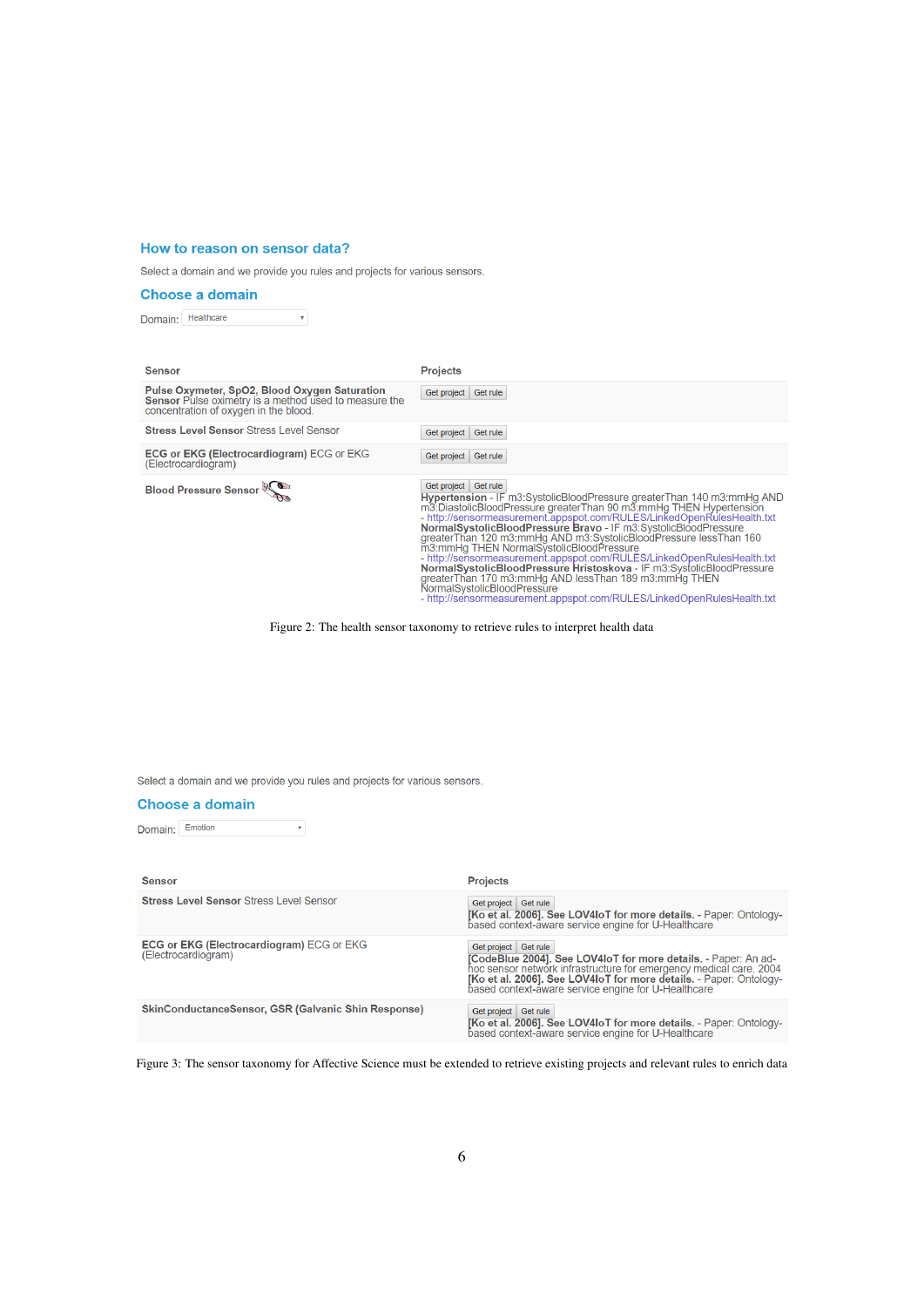- The **reasoning** employed to analyze sensor data. Sometimes, rules can be reused to interpret data in other applications using the same sensors efficiently. *Reasoning* column within Table [2,](#page-16-0) Table [3,](#page-16-1) Table [4,](#page-17-0) Table [5,](#page-18-0) and Table [6](#page-19-0) reference the reasoning mechanism employed within the projects.
- Cited publications enriched our domain knowledge repository with scientific papers to prove the veracity of facts mentioned in this paper.

Our knowledge repository is the result of a continuous enrichment of the LOV4IoT knowledge repository [\[35\]](#page-13-10) since 2012, an innovative solution to share Systematic Literature Review (SLR) (SLR guidelines [\[36\]](#page-13-11)) as a tool rather than a survey paper. Ontologies enable us to share and reuse knowledge by designing concepts and relationships within a specific domain [\[37\]](#page-13-12). We intended knowledge catalogs to cover various topics (emotion, food, fitness, obesity, sleep, stress, and depression) relevant to well-being and happiness as described below.

Emotion knowledge catalog<sup>[9](#page-7-1)</sup>. We have collected and classified thirteen ontology-based emotion scientific projects (as referenced in Table [2\)](#page-16-0), from 2005 to 2015: 1) ontologies that are open-source that define domain knowledge (column ontology availability with a green check mark), 2) ontology not openly accessible (column ontology availability with a red cross mark). We provide an open-source dataset and web service to easily retrieve the list of project, their ontology URLs, scientific publications, etc. Table [2](#page-16-0) demonstrates that frequently, ontologies are not accessible online. The Semantic Web Community Best practices<sup>[10](#page-7-2)</sup> provide guidelines to ease the reuse of published ontologies.

Food knowledge catalog<sup>[11](#page-7-3)</sup>. Similarly, we built the food knowledge base which collects a set of ontologies describing food, recipes, etc. It references about 36 ontology-based projects, as referenced in Table [3](#page-16-1) and Table [4.](#page-17-0) The food ontology dataset provides a subset with only 12 ontologies (Table [4\)](#page-17-0) which shared their ontology code online for future automatic knowledge extraction (explanations provided in Section [4\)](#page-11-0).

Fitness knowledge catalog<sup>[12](#page-7-4)</sup>. In addition, knowledge related to fitness is collected. For instance, Villalonga et al. [\[38\]](#page-13-13) encourage physical activities to prevent prevalent chronic health conditions, including cancer, cardiovascular diseases, obstructive lung illnesses, and diabetes, which are strongly connected to lifestyle. An ontology-based Motivational Messages for Physical Activity Coaching [\[38\]](#page-13-13) (referenced in Table [5\)](#page-18-0) classifies (1) Activities (sedentary, mild, vigorous), (2) indoor or outdoor locations, (3) actions are taking place in the different parts of the day.

Obesity knowledge catalog. The set of obesity ontologies are referenced in Table [5.](#page-18-0) The obesity ontology (Sogic et al. [\[39\]](#page-13-14)) describe the physical status, physical activity, and behavior, physiological status, and nutritional habits, of a teenage population. The 76 rules Semantic Web Rules Language (SWRL) deduce underweight condition, obese condition, overweight condition, Body Mass Index (BMI) or if in health. The rules are executed with the Pellet reasoner. Obesity management ontology (Kim et al. [\[40\]](#page-13-15)) for Android mobile applications is developed in seven phases: (1) Defining the scope of obesity management, (2) selecting an ontology, (3) extracting the concepts, (4) assigning relationships between these concepts, (5) evaluating representative layers of ontology content, (6) representing the ontology formally with protege, and (7) developing a prototype application for obesity management. Other obesity ontologies are designed (Estanol et al. [\[41\]](#page-13-16), Scala et al. [\[42\]](#page-13-17)).

Additional projects helping understand disorders that can hinder happiness are referenced in Table [5:](#page-18-0) 1) Depres-sion knowledge catalog<sup>[13](#page-7-5)</sup> references a set of ontology-based depression projects [\[43\]](#page-13-18) [\[44\]](#page-13-19), DepressionKG [\[45\]](#page-13-20), and mental health ontology [\[46\]](#page-13-21), 2) sleep knowledge catalog references the sleep activity ontology to interpret data and understand sleep disorders [\[27\]](#page-13-2), and 3) stress knowledge catalog references the human stress ontology [\[47\]](#page-13-22).

<span id="page-7-0"></span>*3.4. A Cross-Domain IoT-Based Well-Being Recommendation System for Happiness*

The data workflow is explained in Section [3.4.1](#page-8-0) The cross-domain recommendation applications are introduced in Section [3.4.2.](#page-8-1) As an example, the naturopathy application is detailed in Section [3.4.3.](#page-9-0) The rule dataset evaluation is introduced in Section [3.4.4.](#page-9-1)

<span id="page-7-5"></span><sup>13</sup><https://lov4iot.appspot.com/?p=lov4iot-depression>

<span id="page-7-1"></span><sup>9</sup><http://lov4iot.appspot.com/?p=lov4iot-emotion>,

<http://lov4iot.appspot.com/?p=queryEmotionOntologiesWS>

<span id="page-7-2"></span><sup>10</sup><http://iswc2018.semanticweb.org/call-for-resources-track-papers/>

<span id="page-7-3"></span><sup>11</sup><http://lov4iot.appspot.com/?p=lov4iot-food>,

<http://lov4iot.appspot.com/?p=queryFoodOntologiesWS>

<span id="page-7-4"></span><sup>12</sup><https://lov4iot.appspot.com/?p=ontologies> (see "Fitness, Sport Ontology Catalog" section. Similarly, for the following knowledge catalogs, look for a specific keyword.)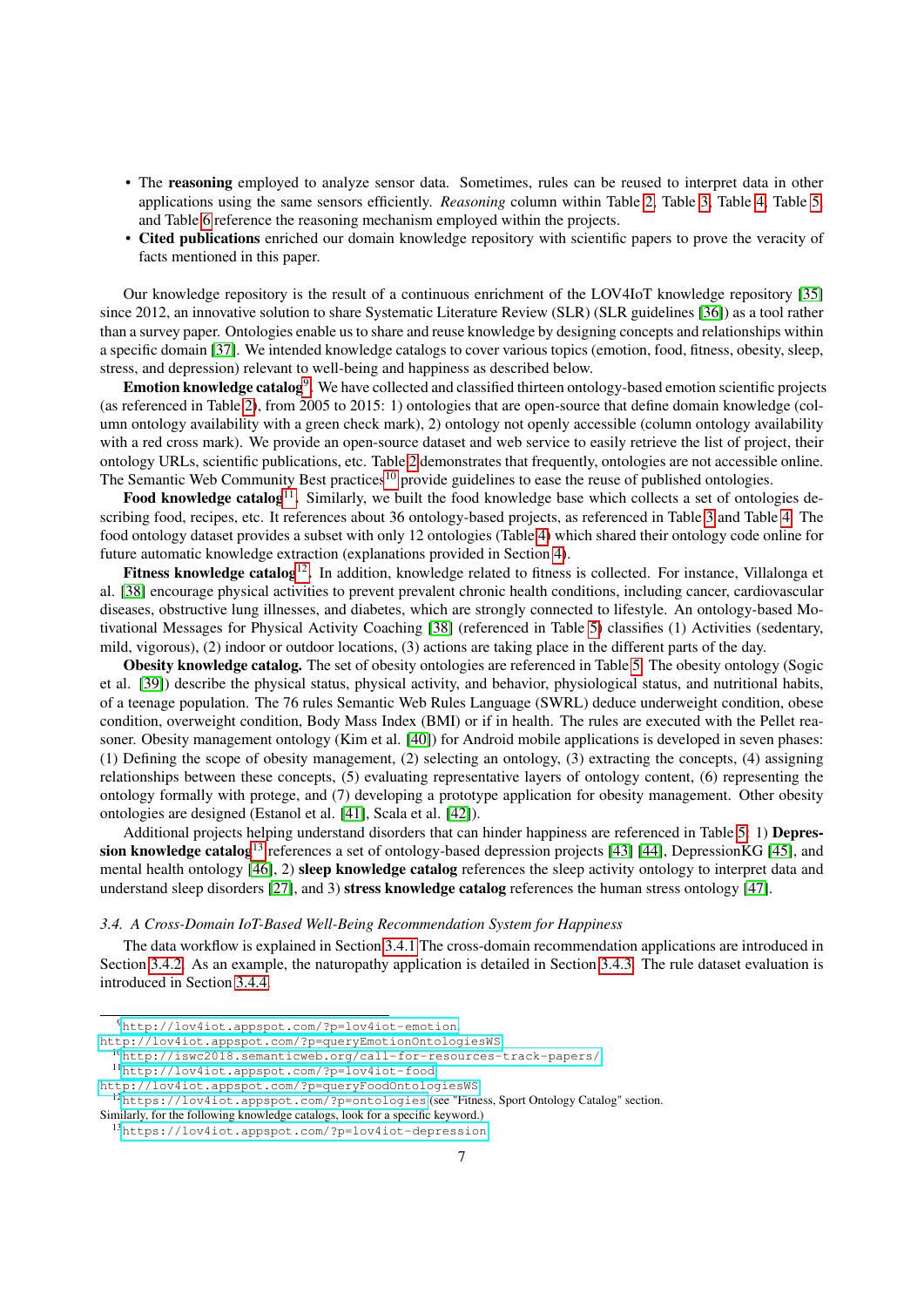<span id="page-8-3"></span>

| <b>Steps</b> | <b>Description</b>                                                                                              |
|--------------|-----------------------------------------------------------------------------------------------------------------|
| Step 1       | The raw measurements generated by the sensors are transformed into metadata with additional attributes:         |
|              | (1) Unit of Measurement, (2) Timestamp, (3) Software Version, (4) Name, (5) Type, and (6) Domain of Operation.  |
| Step 2       | The framework encodes the metadata using Sensor Markup Language                                                 |
|              | before converting into RDF to enable semantic reasoning.                                                        |
| Step 3       | Semantic reasoning drives higher level abstractions as new domain concepts. In the health domain,               |
|              | the reasoning engine explicitly deduces the "flu" concept; in the weather domain, the "hot" concept.            |
| Step 4       | The respective domain ontologies are used to classify these new concepts;                                       |
|              | "flu" as a disease and "hot" as a seasonal condition.                                                           |
| Step 5       | The respective domain datasets are used to link data (e.g., food with diseases, menu with season).              |
| Step 6       | The concepts, rules, and datasets of the two domains, are combined                                              |
|              | and cross-domain semantic reasoning takes place. In this example, the cross-domain reasoning                    |
|              | produces suggestions for recipes appropriate for a given state of health and the prevailing weather conditions. |
|              | The recommendations can be acted upon both by end-users and intelligent machines.                               |

Table 1: Step descriptions of the generic IoT knowledge-based cross-domain recommendation engine [\[13\]](#page-12-12) [\[48\]](#page-13-23) [\[49\]](#page-13-24)

# <span id="page-8-0"></span>*3.4.1. A Data Workflow to Enrich IoT Data*

The data workflow (depicted in Figure [4](#page-8-2) and Figure [5\)](#page-10-1) and the naturopathy scenario have been already taken as a baseline within the "Semantic Interoperability for the Web of Things" white paper [\[13\]](#page-12-12), where authors are from different IoT standardization activities (W3C Web of Things, oneM2M, IEEE P2413, and AIOTI) and companies. In Figure [4,](#page-8-2) each step is detailed in Table [1.](#page-8-3) Step 2 uses the IoT dictionary explained in Section [3.2,](#page-5-0) Step 3 executes the rules. Step 4 and step 5 aggregates domain knowledge introduced in Section [3.3.](#page-5-1)

<span id="page-8-2"></span>

Figure 4: The generic IoT knowledge-based cross-domain recommendation engine [\[13\]](#page-12-12) [\[48\]](#page-13-23) [\[49\]](#page-13-24)

Figures [2](#page-6-0) and Figure [3](#page-6-1) demonstrate the usage of the sensor taxonomy (previously explained in Section [3.2\)](#page-5-0). The health IoT dictionary prototype retrieves ontology-based projects which help deduce meaningful information from health IoT data (see Figure [2\)](#page-6-0). This reasoner can be enriched and extended for the emotion domain with a focus on happiness and well-being (see Figure [3\)](#page-6-1). The reasoning engine prototype for healthcare is accessible online<sup>[14](#page-8-4)</sup>.

# <span id="page-8-1"></span>*3.4.2. Cross-Domain Recommendation Applications*

The recommendation system is reliable since it provides suggestions based on scientific publications in the following cross-domains:

<span id="page-8-4"></span><sup>&</sup>lt;sup>14</sup>See footnote [7](#page-5-6)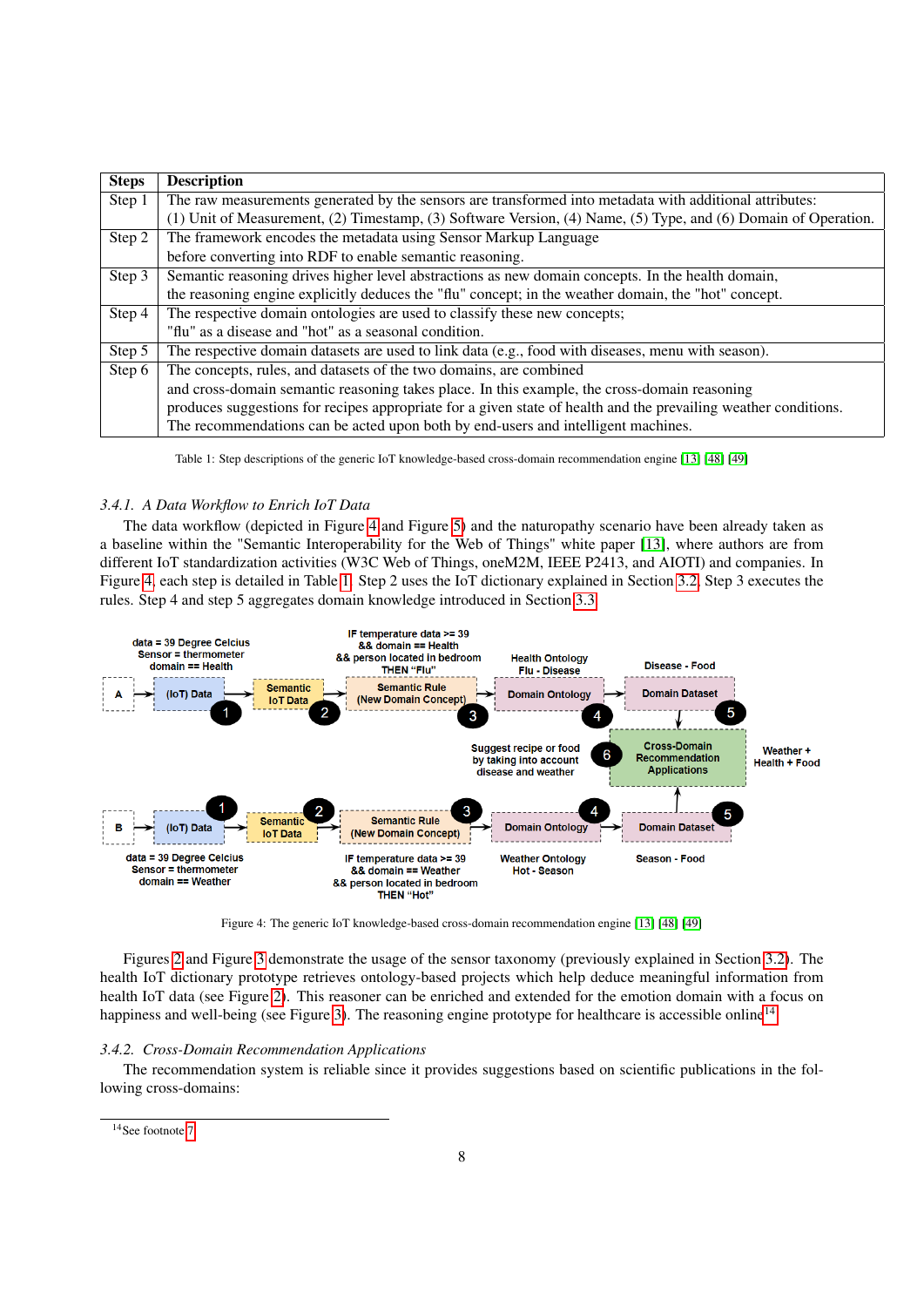- Meditative physical activity (e.g., tai chi). Tai Chi helps with depression, pulmonary disease, balance disorders, Parkinson's disease, cardiovascular health, osteoporosis, chronic pain, and cancer as it is scientifically proven in [\[50\]](#page-13-25).
- Breathing exercises (e.g., qigong) improves well-being and reduces anxiety, stress, and depression [\[51\]](#page-13-26).
- Mindfulness activities (e.g., meditation, hypnosis) by listening to audios or watching videos. The MindAmend company<sup>[15](#page-9-2)</sup> provides isochronic tones tracks for meditation, focus, energy, sleep, stress, tiredness, and high blood pressure.
- Music therapy helps a person to calm down his brain waves and can reduce stress (which can lead to depression) [\[52\]](#page-13-27). Internet of Musical Things is an emerging topic [\[53\]](#page-13-28).
- Art therapy uses the usage of colors. Relationships between emotion and color are explained by Nijdam [\[54\]](#page-13-29) and Wexner [\[55\]](#page-13-30) (e.g., the angry mood is associated with a red color, blue-sad, yellow-happy). Mandala art therapy for adults is increasingly used for anxiety reduction [\[56\]](#page-13-31).
- Healthy environment (e.g., feng-shui) improves the well-being and energy within a building [\[57\]](#page-13-32).
- Visualization techniques [\[58\]](#page-13-33) (e.g., successful people such as Olympic athletes employ this method [\[59\]](#page-13-34)). It is also used to reduce stress, brings joy into your life, etc.
- Well-being activities (e.g., yoga) improves the quality of life and helps in dealing with chronic illness [\[60\]](#page-13-35) (Chapter 7 focused on Yoga).
- Naturopathy: Natural products, such as herbs, prebiotic, probiotics, and selective medical diets, help for a healthy lifestyle [\[61\]](#page-14-0). The "Clinical naturopathy: an evidence-based guide to practice" book [\[61\]](#page-14-0) addresses numerous diseases and syndromes (e.g., food allergy/intolerance, asthma, hypertension, stroke, anxiety, depression, insomnia). Correlations between naturopathy and yoga therapy are demonstrated in [\[62\]](#page-14-1), supported by the Central Council for Research in Yoga and Naturopathy, and the State Ayurvedic College and Hospital, India. Additional fields, such as aromatherapy are highly relevant.
- Alternative medicines: Mind and body practices including acupuncture, manual therapies (e.g., spinal manipulation/mobilization), shiatsu, etc. Acupuncture ontologies have been included within Table [5.](#page-18-0) For instance, an ontology to describe meridians combined with modern medicine using the decision tree algorithm to detect psychiatric disorders is designed by Lin [\[63\]](#page-14-2).

# <span id="page-9-0"></span>*3.4.3. The Naturopathy Application*

We propose innovative complementary and integrative health approaches such as the naturopathy recommendation application using knowledge-based techniques and based on scientific publications from domain experts.

Several naturopathy scenarios are already implemented to demonstrate the feasibility of the recommendation system, that is accessible online<sup>[16](#page-9-3)</sup>. In all recommendation applications, suggestions are considered as reliable since they come from scientific publications that are mentioned above and within the demonstrators. As an example, we have the naturopathy application, which provides several scenarios (as discussed in Section [3.4.3\)](#page-9-0):

- Scenario 1: suggesting home remedies according to the body temperature depicted in Figure [6.](#page-10-0) This scenario recommends home remedies when the temperature is too high; the reasoning engine infers the person might have the fever. The tooltip provides scientific publications to give the veracity of the recommendation.
- Scenario 2: Suggesting food according to the outside temperature.
- Scenario 3: Deducing mood according to the external luminosity.
- Scenario 4: Deducing mood or diseases from heartbeat, skin conductance, and blood pressure.
- Scenario 5: Suggesting a recipe according to the food available in your kitchen.

A detailed description of the naturopathy scenario can be found in [\[48\]](#page-13-23) [\[49\]](#page-13-24). Additional scenarios can be easily integrated into our system.

#### <span id="page-9-1"></span>*3.4.4. Evaluation of the Rule Dataset*

We evaluate the rule dataset with two metrics: 1) *correctness* that means that are no incompatibility with other rules, and 2) *completeness* that means that high-level information covers all sensor values. When integrating a new rule

<span id="page-9-2"></span><sup>15</sup><https://www.mindamend.com/>

<span id="page-9-3"></span><sup>16</sup><http://sensormeasurement.appspot.com/?p=naturopathy>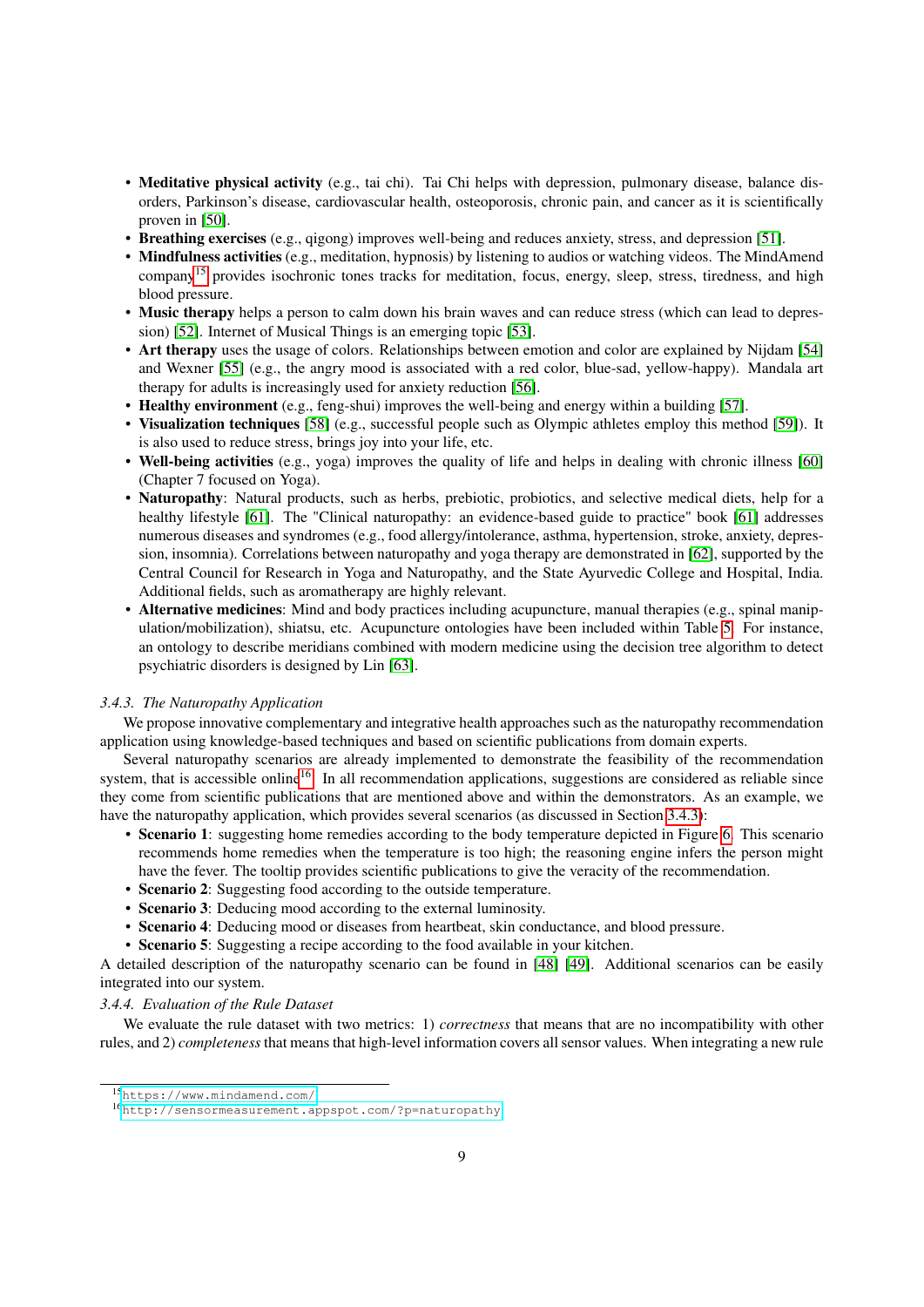<span id="page-10-1"></span>

Figure 5: Using the Web of Knowledge and IoT applications to build the naturopathy scenario [\[64\]](#page-14-3)

# <span id="page-10-0"></span>Suggesting home remedies according to body temperature

- 1. This scenario is based on: M3 RDF health data
- 2. M2M Aggregation Gateway (Convert Health Measurements into Semantic Data): Convert health measurements
- 3. We deduce that the temperature corresponds to the body temperature.
- 4. We deduce that the person is sick.
- 5. We propose all fruits/vegetables according to this disease.
- 6. M2M Application: Temperature => Cold => Food: (Wait 10 seconds!) Food if you are sick
- Name=temperature, Value = 38.7, Unit=Cel, InferType = Body Temperature, Deduce = HighFever, Suggest= Pepper mint
- Name=temperature, Value = 38.7, Unit=Cel, InferType = Body Temperature, Deduce = HighFever, Suggest= Thyme
- · Name=temperature, Value = 38.7, Unit=Cel, InferType = Body Temperature, Deduce = HighFever, Suggest= Cinnamon
- Name=temperature, Value = 38.7, Unit=Cel, InferType = Body Temperature See paper: Honey as complementary medecine: A review [Singh et al. 201.<br>• Name=temperature, Value = 38.7, Unit=Cel, InferType = Body Temperature in

**Scientific publications are** 

of the recommendations.

provided to prove the veracity

- Name=temperature, Value = 38.7, Unit=Cel, InferType = Body Temperatu
- Name=temperature, Value = 38.7, Unit=Cel, InferType = Body Temperature, Deduce = HighFever, Suggest= Lemon

Figure 6: Naturopathy Scenario 1: Suggesting home remedies according to the body temperature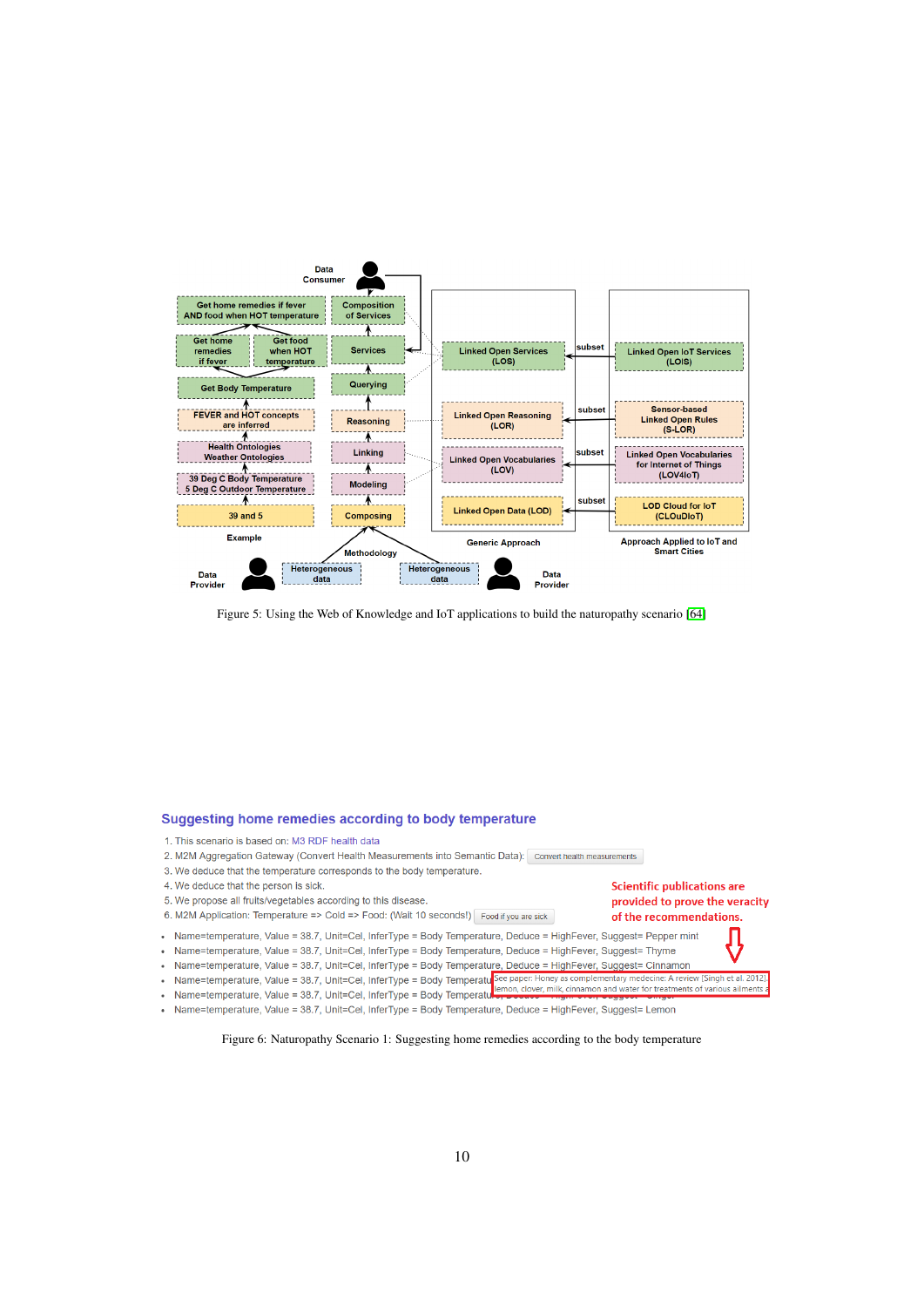within the rule dataset, correctness must remain. The documentation<sup>[17](#page-11-1)</sup> provides tables that summarize completeness and correctness are ensured per sensor type.

#### <span id="page-11-0"></span>4. Limitations and Future Extensions

We introduce the limitations that we are aware of and future extensions to consider.

### *4.1. Planned Evaluation*

The first evaluation phase of our IAMHAPPY recommendation application will be with users (e.g., researchers). Ideally, a second evaluation phase would be with depressed-diagnosed patients to demonstrate they become happier by using guidelines to evaluate people's happiness. Physiological datasets can be used to assess our computer-system approach.

User's feedback. Ideally, our recommendation system will be evaluated with user's feedback (e.g., 25 researcher colleagues) according to usability and usefulness criteria to determine the feasibility of the system. It helps to refine the RS application. Then, the improved RS can be tested with patients. User population considered is mainly sedentary lifestyles as opposed to construction workers (since they already practice physical activities). To achieve this, we need front-end developers to design an ergonomic and user-friendly application.

Guidelines to evaluate the patient's happiness and reduce depression. A robust evaluation requires patients diagnosed with depression; a partnership with psychological clinicians would be ideal. The RS application evaluation is considered as successful if the patients are happier by using every day the application. Patient's happiness can be measured with those guidelines: 1) The *Satisfaction With Life Scale (SWLS)* [\[65\]](#page-14-4) is a guideline to assess the overall assessment of life satisfaction. 2) The *Oxford Happiness Questionnaire (OHQ)* measures personal happiness [\[66\]](#page-14-5); it comprises a set of 29 multiple-choice well-being and happiness items. 3) The *Gratitude Questionnaire (GQ-6)* guideline regulates the gratitude, which increases happiness and reduces depression according to Robert Emmons, a leading gratitude researcher, also recognized for positive psychology. 4) The *Circumplex mood model* [\[67\]](#page-14-6) employs dimensions (pleasure and activeness) to describe and measure mood. The pleasure dimension measures how positive or negative someone feels. The activeness dimension measures whether someone takes an active or passive action under the mood state. 5) The *Oldenburg burnout inventory* [\[67\]](#page-14-6).

Datasets. Before deploying IoT devices, datasets providing physiological signals can be used to assess our recommender application: 1) The *DEAP dataset*[18](#page-11-2) comprises 32 patients, and is designed for emotion analysis using physiological signals such as GSR, blood volume pressure, respiration pattern, skin temperature, EMG, EOG, and EEG [\[68\]](#page-14-7). 2) The *heart rate dataset*[19](#page-11-3) comprises 270 patients' data (age, sex, chest pain type, resting blood pressure, serum cholesterol, fasting blood sugar, resting electrocardiographic results, maximum heart rate achieved, etc.) [\[69\]](#page-14-8). 3) The *ECG dataset*<sup>[20](#page-11-4)</sup> [\[70\]](#page-14-9). 4) The *PhysioBank dataset*<sup>[21](#page-11-5)</sup>. 5) The *World Happiness Report dataset* on Kaggle<sup>[22](#page-11-6)</sup> sur-veys the state of global happiness in countries. 6) Google Dataset Search<sup>[23](#page-11-7)</sup> or the Linked Open Data Cloud<sup>[24](#page-11-8)</sup> [\[71\]](#page-14-10) are dataset repositories.

# *4.2. Technical Limitations*

The **cold-start problem** is a common issue when designing recommender systems. Hybrid recommender systems: *content-based filtering* systems personalize the application according to user's needs, and *collaborative filtering* systems are based on users' appreciations, help overcome the cold-start problem. Our first iteration of recommendations will be a ground-truth based on scientific publications mentioned in Section [2.](#page-2-1) For instance, within the naturopathy scenario, we suggest honey as a home remedy by citing a scientific publication [\[72\]](#page-14-11).

<span id="page-11-8"></span><sup>24</sup><https://lod-cloud.net/#>

<span id="page-11-1"></span><sup>17</sup><http://sensormeasurement.appspot.com/documentation/NomenclatureSensorData.pdf>

<span id="page-11-2"></span><sup>18</sup><http://www.eecs.qmul.ac.uk/mmv/datasets/deap/>

<span id="page-11-3"></span><sup>19</sup>[https://archive.ics.uci.edu/ml/datasets/Statlog+\(Heart\)](https://archive.ics.uci.edu/ml/datasets/Statlog+(Heart))

<span id="page-11-4"></span><sup>20</sup>[http://www.cs.ucr.edu/~eamonn/time\\_series\\_data/](http://www.cs.ucr.edu/~eamonn/time_series_data/)

<span id="page-11-5"></span><sup>21</sup><http://physionet.org/physiobank/database/>

<span id="page-11-6"></span><sup>22</sup><https://www.kaggle.com/mrisdal/happiness-and-open-data>

<span id="page-11-7"></span><sup>23</sup><https://toolbox.google.com/datasetsearch>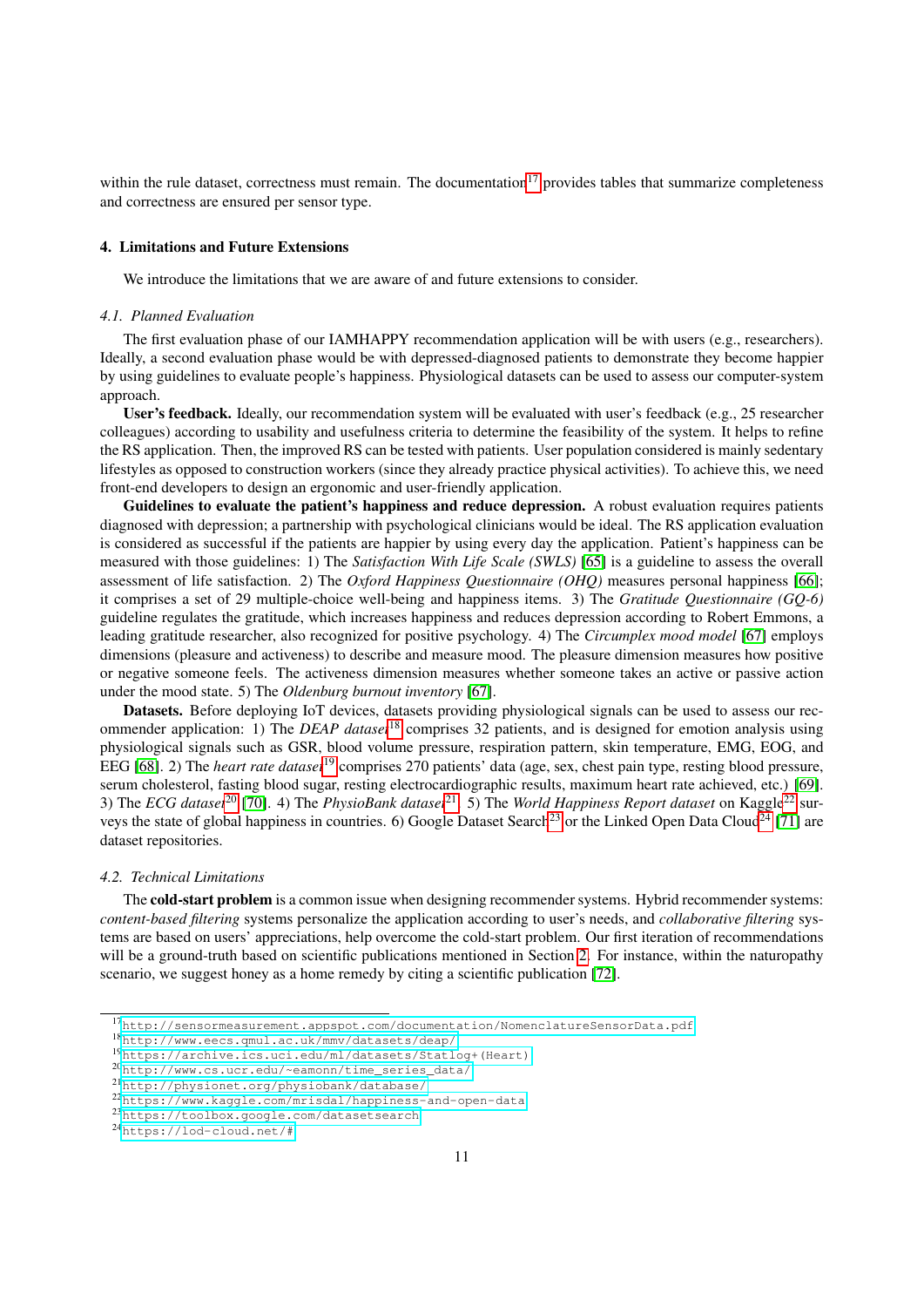The **automatic statistical analysis of knowledge** is a parallel work to consider to study a set of IoT ontologies automatically (this research leads to an outstanding paper award in 2018 [\[73\]](#page-14-12)). An extension refined the research for smart home, weather, and smart city topics [\[74\]](#page-14-13). A similar approach can be applied to the topics mentioned in this work: (1) fitness/activity, obesity, sleep, stess, depression ontologies (Table [5\)](#page-18-0), (2) affective science and Emotion (Table [2\)](#page-16-0), and (3) food ontologies (Table [3](#page-16-1) and Table [4\)](#page-17-0).

#### <span id="page-12-13"></span>5. Conclusion and Future Work

We designed an IoT-based well-being recommendation system to advise people to feel happier, which is the ultimate goal of everyday people's feelings. The naturopathy recommendation application supports the recommendation system. Our innovative cross-domain recommendation system classifies, and analyzes the common sense knowledge (e.g., emotion, food, fitness, obesity, sleep, stress, and depression), released as ontology catalogs, required to understand happiness to build well-being applications. Those knowledge catalogs support researchers with the Systematic Literature Survey, which is a time-consuming task and requires an eagerness to learn and investigate existing projects. The knowledge catalogs encourage researchers to follow FAIR principles and share their reproducible experiments by publishing online their ontologies, datasets, rules, etc.

#### References

- <span id="page-12-0"></span>[1] A. Sheth, Internet of Things to Smart IoT Through Semantic, Cognitive, and Perceptual Computing, IEEE Intelligent Systems.
- <span id="page-12-1"></span>[2] M. Seligman, Flourish: A Visionary New Understanding of Happiness and Well-Being (Book), Simon and Schuster, 2012.
- <span id="page-12-2"></span>[3] D. Lama, The Art of Happiness: A Handbook for Living (Book). The author got the Nobel Peace Price in 1989, Penguin, 2009.
- <span id="page-12-3"></span>[4] R. Nouh, et al., A Smart Recommender Based on Hybrid Learning Methods for Personal Well-Being Services, MDPI Sensors Journal (IF: 3.031 in 2018).
- <span id="page-12-4"></span>[5] G. Van Gils, Happier at Work: The Power of Love to Transform the Workplace, She Writes Press, 2017.
- <span id="page-12-5"></span>[6] A. McKee, How to Be Happy at Work: The Power of Purpose, Hope, and Friendship, Harvard Business Press, 2017.
- <span id="page-12-6"></span>[7] I. Portugal, et al., The Use of Machine Learning Algorithms in Recommender Systems: a Systematic Review, Elsevier Expert Systems with Applications Journal (IF: 3.768 in 2017).
- <span id="page-12-7"></span>[8] J. Lu, D. Wu, M. Mao, W. Wang, G. Zhang, Recommender System Application Developments: a Survey, Elsevier Decision Support Systems Journal (IF: 3.565 in 2017).
- <span id="page-12-8"></span>[9] J. Bobadilla, F. Ortega, A. Hernando, A. Gutiérrez, Recommender Systems Survey, Elsevier Knowledge-Based Systems Journal (IF: 4.396 in 2017).
- <span id="page-12-9"></span>[10] G. Adomavicius, A. Tuzhilin, Toward the Next Generation of Recommender Systems: A Survey of the State-of-the-Art and Possible Extensions, IEEE Transactions on Knowledge & Data Engineering (IF: 2.775 in 2017).
- <span id="page-12-10"></span>[11] R. Veenhoven, Healthy Happiness: Effects of Happiness on Physical Health and the Consequences for Preventive Health Care, Springer Journal of Happiness Studies (IF: 1.986 in 2017).
- <span id="page-12-11"></span>[12] Mental Health Monitoring with Multimodal Sensing and Machine Learning: A survey, Elsevier Pervasive and Mobile Computing Journal (IF: 2.974 in 2017).
- <span id="page-12-12"></span>[13] P. Murdock, L. Bassbouss, M. Bauer, M. B. Alaya, R. Bhowmik, P. Brett, et al., Semantic Interoperability for the Web of Things (White Paper) (2016).
- <span id="page-12-14"></span>[14] M. Afzal, S. I. Ali, R. Ali, M. Hussain, T. Ali, W. A. Khan, M. B. Amin, B. H. Kang, S. Lee, Personalization of Wellness Recommendations using Contextual Interpretation, Elsevier Expert Systems with Applications Journal (IF: 3.768 in 2017).
- <span id="page-12-15"></span>[15] T. P. Lim, W. Husain, N. Zakaria, Recommender System for Personalized Wellness Therapy, International Journal of Advanced Computer Science and Applications (IF: 1.324 in 2017).
- <span id="page-12-16"></span>[16] Y. Lin, J. Jessurun, B. De Vries, H. Timmermans, Motivate: Towards Context-Aware Recommendation Mobile System for Healthy Living, in: International Conference on Pervasive Computing Technologies for Healthcare (PervasiveHealth) and Workshops, IEEE, 2011.
- <span id="page-12-17"></span>[17] R. LiKamWa, Y. Liu, N. D. Lane, L. Zhong, Can your Smartphone Infer your Mood?, in: PhoneSense Workshop, 2011.
- <span id="page-12-18"></span>[18] N. D. Lane, M. Mohammod, M. Lin, X. Yang, et al., Bewell: A Smartphone Application to Monitor, Model and Promote Wellbeing, in: International Conference on Pervasive Computing Technologies for Healthcare (Conference ranking not found), 2011.
- <span id="page-12-19"></span>[19] N. D. Lane, et al., A Survey of Mobile Phone Sensing, IEEE Communications Magazine (IF: 10.356 in 2018).
- <span id="page-12-20"></span>[20] M. Rabbi, S. Ali, T. Choudhury, E. Berke, Passive and In-Situ Assessment of Mental and Physical Well-Being Using Mobile Sensors, in: ACM International conference on Ubiquitous computing (UbiComp, A-Rank Conference), ACM, 2011.
- <span id="page-12-21"></span>[21] K. Church, E. Hoggan, N. Oliver, A study of Mobile Mood Awareness and Communication through MobiMood, in: Nordic Conference on Human-Computer Interaction: Extending Boundaries, ACM, 2010.
- <span id="page-12-22"></span>[22] S. Amendola, R. Lodato, S. Manzari, C. Occhiuzzi, G. Marrocco, RFID Technology for IoT-Based Personal Healthcare in Smart Spaces, IEEE Internet of Things Journal (IF: 5.863 in 2017).
- <span id="page-12-23"></span>[23] J.-Y. Kim, N. Liu, H.-X. Tan, C.-H. Chu, Unobtrusive Monitoring to Detect Depression for Elderly with Chronic Illnesses, IEEE Sensors Journal (IF: 2.617 in 2017).
- <span id="page-12-24"></span>[24] E. Garcia-Ceja, V. Osmani, O. Mayora, Automatic Stress Detection in Working Environments from Smartphones' Accelerometer Data: a First Step, IEEE Journal of Biomedical and Health Informatics (IF: 3.85 in 2017).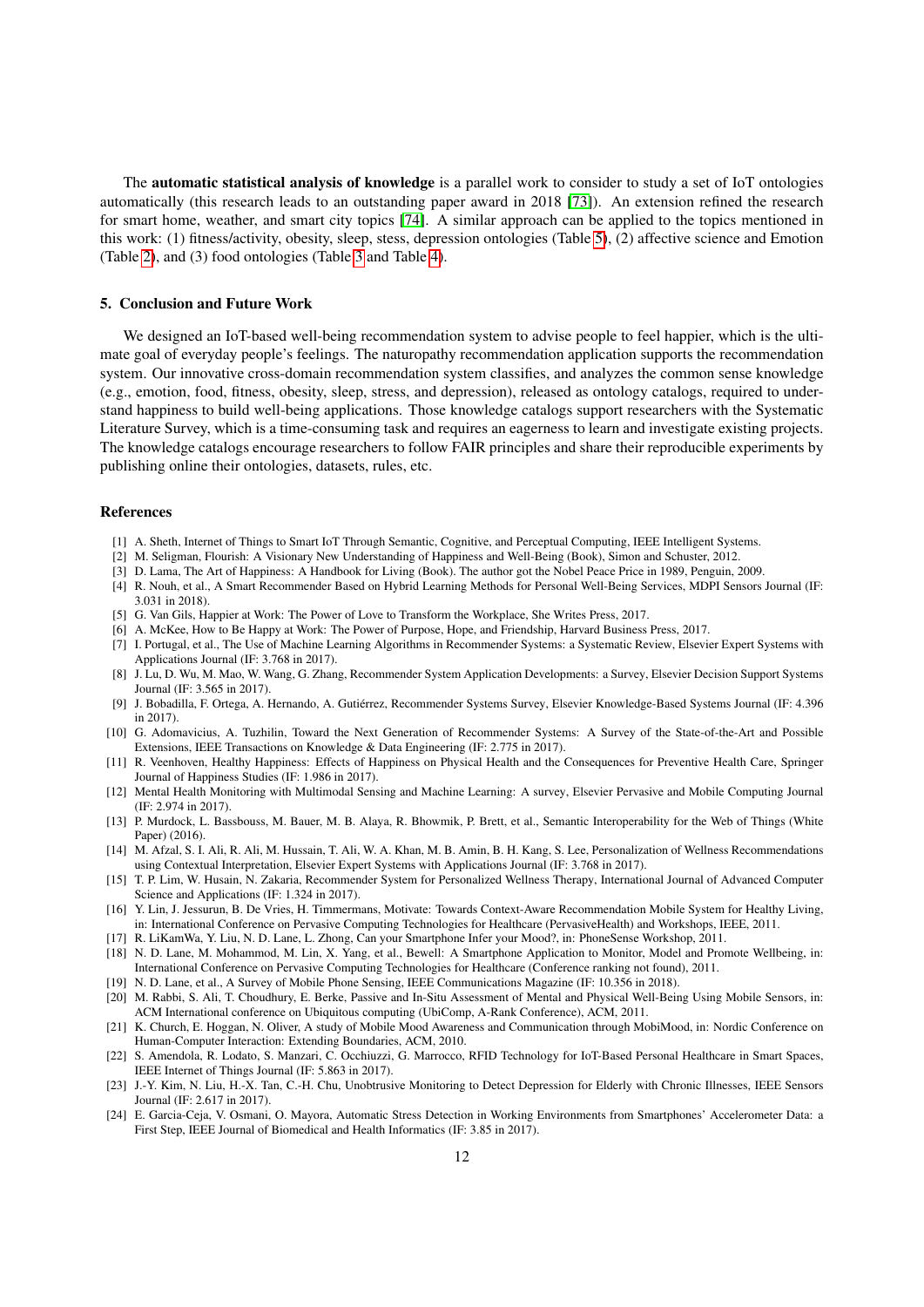- <span id="page-13-0"></span>[25] H. Lu, D. Frauendorfer, M. Rabbi, M. S. Mast, G. T. Chittaranjan, A. T. Campbell, D. Gatica-Perez, T. Choudhury, StressSense: Detecting Stress in Unconstrained Acoustic Environments Using Smartphones, in: ACM Conference on Ubiquitous Computing (UbiComp, A-Rank Conference), ACM, 2012.
- <span id="page-13-1"></span>[26] K.-h. Chang, D. Fisher, J. Canny, B. Hartmann, How's my Mood and Stress?: an Efficient Speech Analysis Library for Unobtrusive Monitoring on Mobile Phones, in: Body Area Networks Conference (Conference ranking not found), Institute for Computer Sciences, Social-Informatics, 2011.
- <span id="page-13-2"></span>[27] R. S. Mueller, Ontology-Driven Data Integration for Clinical Sleep Research, Ph.D. thesis, Case Western Reserve University (2011).
- <span id="page-13-3"></span>[28] P. Laxminarayan, Exploratory Analysis of Human Sleep Data, Ph.D. thesis, Worcester Polytechnic Institute (2004).
- <span id="page-13-4"></span>[29] R. Angelidou, Development of a Portable System for Collecting and Processing Bio-signals and Sounds to Support the Diagnosis of Sleep Apnea, Master's thesis (2015).
- <span id="page-13-5"></span>[30] D. C. Yacchirema, D. Sarabia-Jácome, C. E. Palau, M. Esteve, A Smart System for Sleep Monitoring by Integrating IoT with Big Data Analytics, IEEE Access Journal (IF: 3.557 in 2017).
- <span id="page-13-6"></span>[31] G. G. Alvarez, N. T. Ayas, The Impact of Daily Sleep Duration on Health: a Review of the Literature, Progress in cardiovascular nursing.
- <span id="page-13-7"></span>[32] M. D. Wilkinson, M. Dumontier, I. J. Aalbersberg, G. Appleton, M. Axton, A. Baak, N. Blomberg, J.-W. Boiten, L. B. da Silva Santos, P. E. Bourne, et al., The FAIR Guiding Principles for Scientific DataManagement and Stewardship, Nature Scientific Data Journal (IF: 5.305 in 2017).
- <span id="page-13-8"></span>[33] S. Yoon, J. K. Sim, Y.-H. Cho, A Flexible and Wearable Human Stress Monitoring Patch, Nature Scientific Reports Journal (IF: 4.122 in 2017).
- <span id="page-13-9"></span>[34] T. Vandenryt, B. van Grinsven, K. Eersels, P. Cornelis, S. Kholwadia, T. Cleij, R. Thoelen, W. De Ceuninck, M. Peeters, P. Wagner, Single-Shot Detection of Neurotransmitters in Whole-Blood Samples by Means of the Heat-Transfer Method in Combination with Synthetic Receptors, MDPI Sensors Journal (IF: 3.031 in 2018).
- <span id="page-13-10"></span>[35] A. Gyrard, C. Bonnet, K. Boudaoud, M.Serrano, LOV4IoT: A Second Life for Ontology-Based Domain Knowledge to Build Semantic Web of Things Applications, in: IEEE International Conference on Future Internet of Things and Cloud, 2016.
- <span id="page-13-11"></span>[36] G. Rizzo, F. Tomassetti, A. Vetro, L. Ardito, M. Torchiano, M. Morisio, R. Troncy, Semantic Enrichment for Recommendation of Primary Studies in a Systematic Literature Review, Digital Scholarship in the Humanities.
- <span id="page-13-12"></span>[37] T. R. Gruber, Toward Principles for the Design of Ontologies Used for Knowledge Sharing?, International Journal of Human-Computer Studies.
- <span id="page-13-13"></span>[38] C. Villalonga, H. Hermens, L. J. Herrera, H. Pomares, I. Rojas, O. Valenzuela, O. Banos, et al., Ontological Modeling of Motivational Messages for Physical Activity Coaching, in: EAI International Conference on Pervasive Computing Technologies for Healthcare, ACM, 2017.
- <span id="page-13-14"></span>[39] A. Sojic, W. Terkaj, G. Contini, M. Sacco, Modularising ontology and designing inference patterns to personalise health condition assessment: the case of obesity, Journal of biomedical semantics.
- <span id="page-13-15"></span>[40] H.-Y. Kim, H.-A. Park, Y. H. Min, E. Jeon, Development of an Obesity Management Ontology-Based on the Nursing Process for the Mobile-Device Domain, Journal of Medical Internet Research (IF: 4.671 in 2017).
- <span id="page-13-16"></span>[41] M. Estañol, F. Masucci, A. Mosca, I. Ràfols, Mapping knowledge with ontologies: the case of obesity, Preprint arXiv:1712.03081.
- <span id="page-13-17"></span>[42] P. L. Scala, D. P. Di, D. Tresoldi, C. L. Lafortuna, G. Rizzo, M. Padula, Ontology-supported clinical profiling for the evaluation of obesity and related comorbidities., Studies in health technology and informatics.
- <span id="page-13-18"></span>[43] H. Jung, H.-A. Park, T.-M. Song, Ontology-based approach to social data sentiment analysis: detection of adolescent depression signals, Journal of Medical Internet Research (IF: 4.671 in 2017).
- <span id="page-13-19"></span>[44] Y.-S. Chang, W.-C. Hung, T.-Y. T. Juang, Depression Diagnosis Based on Ontologies and Bayesian Networks, Conference on Systems, Man, and Cybernetics.
- <span id="page-13-20"></span>[45] Z. Huang, J. Yang, F. van Harmelen, Q. Hu, Constructing Knowledge Graphs of Depression, in: Conference on Health Information Science, Springer, 2017.
- <span id="page-13-21"></span>[46] M. Hadzic, M. Chen, T. S. Dillon, Towards the Mental Health Ontology, in: Bioinformatics and Biomedicine Conference, IEEE, 2008.
- <span id="page-13-22"></span>[47] E. Nasiri Khoozani, M. Hadzic, Designing the human stress ontology: A formal framework to capture and represent knowledge about human stress, Australian Psychologist.
- <span id="page-13-23"></span>[48] A. Gyrard, C. Bonnet, K. Boudaoud, Enrich machine-to-machine data with semantic web technologies for cross-domain applications, in: World Forum on Internet of Things (WF-IOT), 2014.
- <span id="page-13-24"></span>[49] A. Gyrard, Designing Cross-Domain Semantic Web of Things Applications, Ph.D. thesis, Telecom ParisTech, Eurecom (2015).
- <span id="page-13-25"></span>[50] P. M. Wayne, M. Fuerst, The Harvard Medical School Guide to Tai Chi: 12 weeks to a Healthy Body, Strong Heart, and Sharp Mind, Shambhala Publications, 2013.
- <span id="page-13-26"></span>[51] F. Wang, J. K. Man, E.-K. O. Lee, T. Wu, H. Benson, G. L. Fricchione, W. Wang, A. Yeung, The Effects of Qigong on Anxiety, Depression, and Psychological Well-Being: a Systematic Review and Meta-Analysis, Evidence-Based Complementary and Alternative Medicine.
- <span id="page-13-27"></span>[52] Y. Pingle, IoT for Music Therapy, in: International Conference on Computing for Sustainable Global Development (Conference ranking not found), IEEE, 2016.
- <span id="page-13-28"></span>[53] D. Sang, Enhancing the Wellbeing of Older Adults Through IoT Design with Music, Master's thesis, NTNU (2018).
- <span id="page-13-29"></span>[54] N. Nijdam, Mapping Emotion to Color (2009).
- <span id="page-13-30"></span>[55] L. Wexner, The Degree to Which Colors (Hues) are Associated with Mood-Tones, Journal of Applied Psychology (IF: 4.643 in 2017).
- <span id="page-13-31"></span>[56] R. van der Vennet, S. Serice, Can Coloring Mandalas Reduce Anxiety? A Replication Study, Art therapy.
- <span id="page-13-32"></span>[57] M. Bonaiuto, E. Bilotta, A. Stolfa, Feng Shui and Environmental Psychology: A Critical Comparison, Journal of Architectural and planning research (H-Index: 22).
- <span id="page-13-33"></span>[58] S. Gawain, Creative Visualization: Use the Power of Your Imagination to Create What You Want in Your Life, New World Library, 2016.
- <span id="page-13-34"></span>[59] A. Guillot, Visualisation en Sports de Combat-Vaincre grace au Mental (Book in French), Amphora, 2012.
- <span id="page-13-35"></span>[60] T. G. Plante, Healing with Spiritual Practices: Proven Techniques for Disorders from Addictions and Anxiety to Cancer and Chronic Pain, ABC-CLIO, 2018.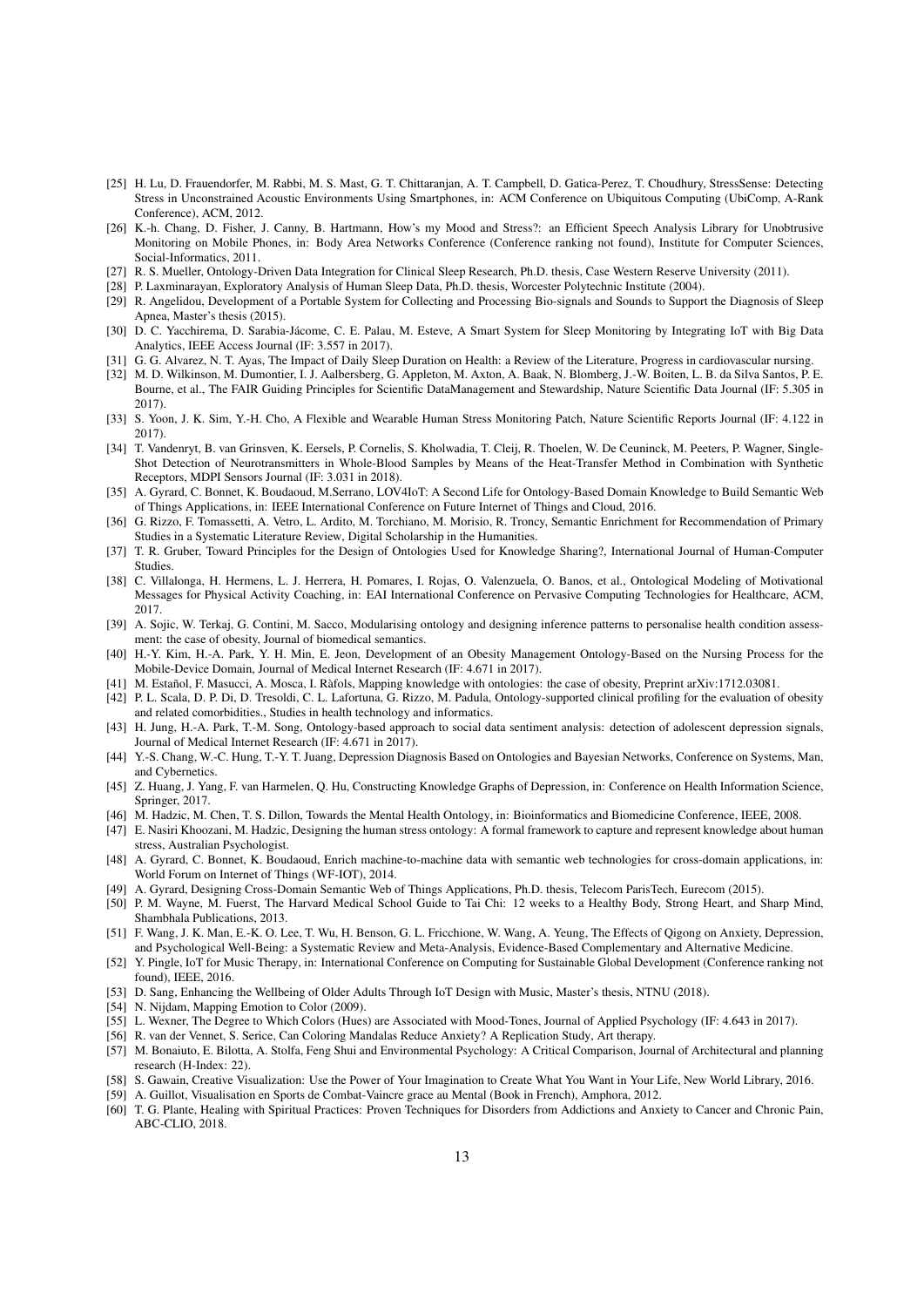- <span id="page-14-0"></span>[61] J. Wardle, J. Sarris, Clinical Naturopathy: an Evidence-Based Guide to Practice, Elsevier Health Sciences, 2014.
- <span id="page-14-1"></span>[62] R. Rastogi, S. Rastogi, Concept and Role of Diet as a Component of Naturopathy and Yoga Therapy.
- <span id="page-14-2"></span>[63] Y. Lin, Design and Implementation of an Ontology-Based Psychiatric Disorder Detection System, WSEAS Transactions on Information Sciences and Applications (H-Index=17).
- <span id="page-14-3"></span>[64] A. Gyrard, P. Patel, A. Sheth, M. Serrano, Building the Web of Knowledge with Smart IoT Applications, IEEE Intelligent Systems Magazine.
- <span id="page-14-4"></span>[65] W. A. Arrindell, J. Heesink, J. A. Feij, The satisfaction with life scale (swls): Appraisal with 1700 healthy young adults in the netherlands, Personality and individual differences.
- <span id="page-14-5"></span>[66] P. Hills, M. Argyle, The Oxford Happiness Questionnaire: a Compact Scale for the Measurement of Psychological Well-Being, Personality and individual differences.
- <span id="page-14-6"></span>[67] E. Demerouti, A. B. Bakker, The Oldenburg Burnout Inventory: A Good Alternative to Measure Burnout and Engagement, Hauppauge, NY: Nova Science, 2008.
- <span id="page-14-7"></span>[68] S. Koelstra, C. Muhl, M. Soleymani, J.-S. Lee, A. Yazdani, et al., DEAP: A Database for Emotion Analysis; using Physiological Signals, IEEE Transactions on Affective Computing (IF: 4.585 in 2017).
- <span id="page-14-8"></span>[69] F. Ahmed, An Internet of Things (IoT) Application for Predicting the Quantity of Future Heart Attack Patients, International Journal of Computer Applications (IF: 3.12 in 2017).
- <span id="page-14-9"></span>[70] F. Ganz, Intelligent Communication and Information Processing for Cyber-Physical Data, Ph.D. thesis, University of Surrey (2014).
- <span id="page-14-10"></span>[71] C. Bizer, T. Heath, T. Berners-Lee, Linked data-the story so far, International Journal on Semantic Web and Information Systems (IJSWIS).
- <span id="page-14-11"></span>[72] M. Sharma, D. Sharma, S. Khan, Honey as Complementary Medicine - A Review, International Journal of Pharma and Bio Sciences (IF: 7.291 in 2017).
- <span id="page-14-12"></span>[73] M. Noura, A. Gyrard, S. Heil, M. Gaedke, Concept Extraction from the Web of Things Knowledge Bases, in: International Conference WWW/Internet 2018, Elsevier, 2018, Outstanding Paper Award.
- <span id="page-14-13"></span>[74] M. Noura, A. Gyrard, S. Heil, M. Gaedke, Automatic Knowledge Extraction to Build Semantic Web of Things Applications.
- <span id="page-14-14"></span>[75] F. Berthelon, P. Sander, Emotion Ontology for Context Awareness, in: International Conference on Cognitive Infocommunications (CogInfoCom), IEEE, 2013.
- <span id="page-14-15"></span>[76] J. F. Sánchez-Rada, C. A. Iglesias, Onyx: A Linked Data approach to Emotion Representation, Information Processing & Management.
- <span id="page-14-16"></span>[77] J. Hastings, B. Smith, W. Ceusters, M. Jensen, K. Mulligan, Representing mental functioning: Ontologies for mental health and disease, in: International Conference on Biomedical Ontology (ICBO), University of Graz, 2012.
- <span id="page-14-17"></span>[78] J. M. López, R. Gil, R. García, I. Cearreta, N. Garay, Towards an Ontology for Describing Emotions, in: World Summit on Knowledge Society, Springer, 2008.
- <span id="page-14-18"></span>[79] M. Arguedas, F. Xhafa, T. Daradoumis, S. Caballe, An ontology about emotion awareness and affective feedback in elearning, in: International Conference on Intelligent Networking and Collaborative Systems (INCOS), IEEE, 2015.
- <span id="page-14-19"></span>[80] S. A. A. Tapia, A. H. F. Gómez, J. B. Corbacho, S. Ratté, J. Torres-Diaz, P. V. Torres-Carrion, J. M. Garcia, A contribution to the method of automatic identification of human emotions by using semantic structures, in: Conference on Interactive Collaborative Learning, IEEE, 2014.
- <span id="page-14-20"></span>[81] M. D. Sykora, T. Jackson, A. O'Brien, S. Elayan, Emotive ontology: Extracting fine-grained emotions from terse, informal messages.
- <span id="page-14-21"></span>[82] K. Fang, S.-C. Lin, Exploring the relationships between colors and main meridians: An ontology-based perspective, in: International Conference on Advanced Information Management and Service (IMS), 2010.
- <span id="page-14-22"></span>[83] M. Grassi, Developing HEO Human Emotions Ontology, in: European Workshop on Biometrics and Identity Management, Springer, 2009.
- <span id="page-14-23"></span>[84] F. Radulovic, N. Milikic, Smiley Ontology, in: Proceedings of The 1st International Workshop On Social Networks Interoperability, 2009.
- <span id="page-14-24"></span>[85] K.-I. Benta, A. Rarău, M. Cremene, Ontology Based Affective Context Representation, in: Euro American conference on Telematics and information systems, ACM, 2007.
- <span id="page-14-25"></span>[86] Z. Obrenovic, N. Garay, J. M. López, I. Fajardo, I. Cearreta, An Ontology for Description of Emotional Cues, in: International Conference on Affective Computing and Intelligent Interaction, Springer, 2005.
- <span id="page-14-26"></span>[87] Y. Y. Mathieu, Annotation of Emotions and Feelings in Texts, in: International Conference on Affective Computing and Intelligent Interaction, Springer, 2005.
- <span id="page-14-27"></span>[88] S. Peroni, G. Lodi, L. Asprino, A. Gangemi, V. Presutti, FOOD: Food in Open Data, in: International Semantic Web Conference (A-rank conference), Springer, 2016.
- <span id="page-14-28"></span>[89] E. J. Griffiths, D. M. Dooley, P. L. Buttigieg, R. Hoehndorf, F. S. Brinkman, W. W. Hsiao, FoodON: A Global Farm-to-Fork Food Ontology. The Development of a Universal Food Vocabulary, in: ICBO/BioCreative, 2016.
- <span id="page-14-29"></span>[90] A. H. Celdran, F. J. G. Clemente, M. G. Pérez, G. M. Pérez, SeCoMan: A Semantic-Aware Policy Framework for Developing Privacy-Preserving and Context-Aware Smart Applications, IEEE Systems Journal (IF: 4.337 in 2017).
- <span id="page-14-30"></span>[91] M. Kolchin, D. Zamula, Food Product Ontology: Initial Implementation of a Vocabulary for Describing Food Products, in: Conference of Open Innovations Association FRUCT, 2013.
- <span id="page-14-31"></span>[92] M. Sabou, J. Kantorovitch, A. Nikolov, A. Tokmakoff, X. Zhou, E. Motta, Position Paper on Realizing Smart Products: Challenges for Semantic Web Technologies, in: CEUR workshop proceedings, 2009.
- <span id="page-14-32"></span>[93] F. Calore, D. Lombardi, E. Mussi, P. Plebani, B. Pernici, Retrieving Substitute Services Using Semantic Annotations: A Foodshop Case Study, in: International Conference on Business Process Management, Springer, 2007.
- <span id="page-14-33"></span>[94] V. Espín, M. V. Hurtado, M. Noguera, Nutrition for Elder Care: a Nutritional Semantic Recommender System for the Elderly, Expert Systems (IF: 1.505 in 2017).
- <span id="page-14-34"></span>[95] M. Boulos, A. Yassine, S. Shirmohammadi, C. Namahoot, M. Brückner, Towards an Internet of Food: Food Ontologies for the Internet of Things, MDPI Future Internet Journal.
- <span id="page-14-35"></span>[96] Y.-L. Chi, T.-Y. Chen, W.-T. Tsai, A Chronic Disease Dietary Consultation System Using OWL-Based Ontologies and Semantic Rules, Elsevier Journal of Biomedical Informatics (IF: 2.882 in 2017).
- <span id="page-14-36"></span>[97] S. Karim, U. U. Shaikh, Q. Rajput, Ontology-Based Personalized Dietary Recommendation For Travelers, in: Southern Association for Information Systems Conference (SAIS), 2015.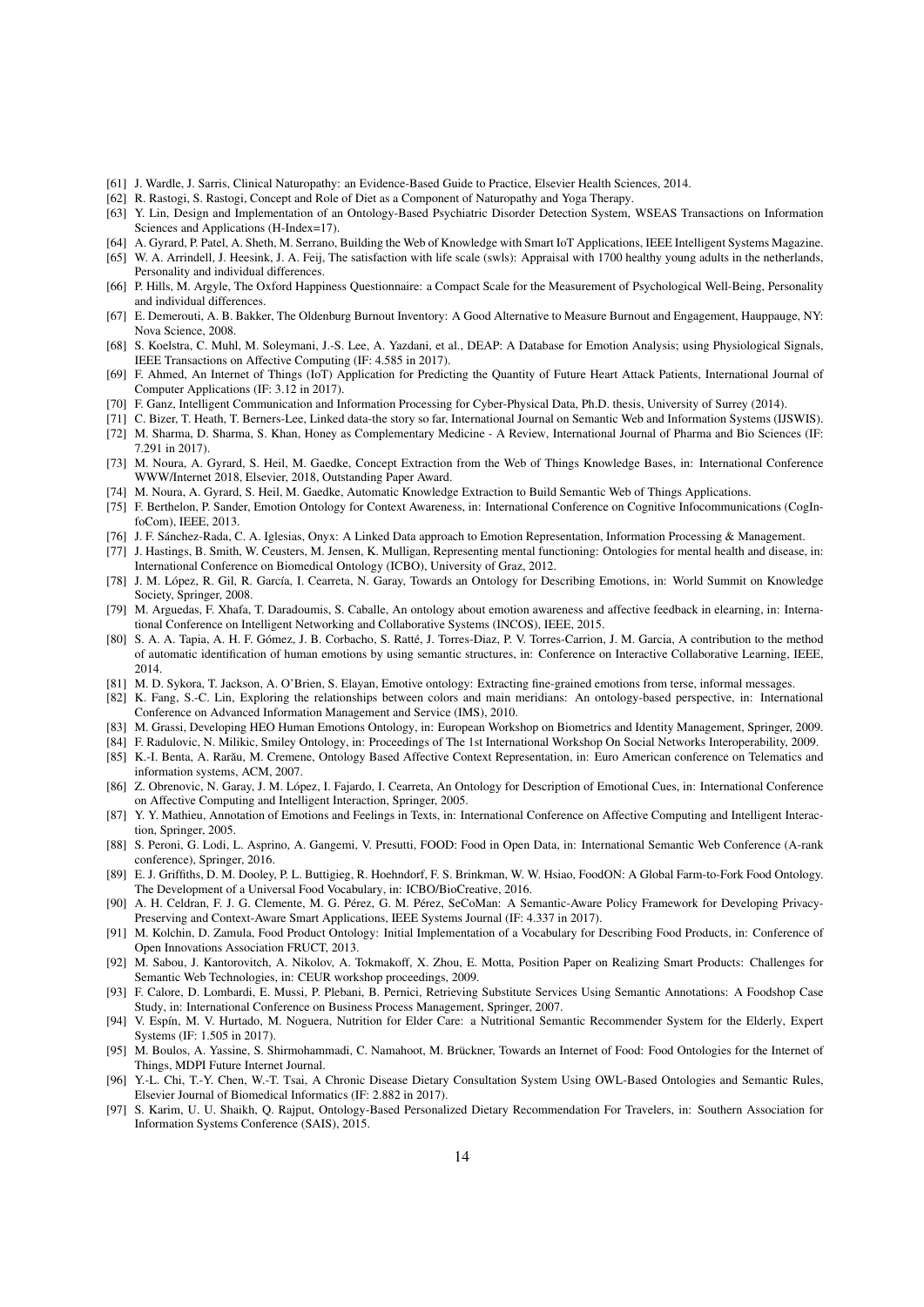- <span id="page-15-0"></span>[98] D. Çelik, FoodWiki: Ontology-Driven Mobile Safe Food Consumption System, The Scientific World Journal (IF: 1.219 in 2013).
- <span id="page-15-1"></span>[99] T. Pizzuti, G. Mirabelli, M. A. Sanz-Bobi, F. Goméz-Gonzaléz, Food Track & Trace ontology for Helping the Food Traceability Control, Journal of Food Engineering.
- <span id="page-15-2"></span>[100] T. Pizzuti, G. Mirabelli, Ftto: An Example of Food Ontology for Traceability Purpose, in: International Conference on Intelligent Data Acquisition and Advanced Computing Systems (IDAACS), IEEE, 2013.
- <span id="page-15-3"></span>[101] C.-J. Su, Y.-A. Chen, C.-W. Chih, Personalized Ubiquitous Diet Plan Service based on Ontology and Web Services, International Journal of Information and Education Technology.
- <span id="page-15-4"></span>[102] C.-J. Su, C.-Y. Chiang, M.-C. Chih, Ontological Knowledge Engine and Health Screening Data Enabled Ubiquitous Personalized Physical Fitness (UFIT), MDPI Sensors Journal (IF: 3.031 in 2018).
- <span id="page-15-5"></span>[103] P. Tumnark, F. A. d. Conceição, J. P. Vilas-Boas, L. Oliveira, P. Cardoso, J. Cabral, N. Santibutr, Ontology-Based Personalized Dietary Recommendation for Weightlifting, in: International Workshop on Computer Science in Sports, Atlantis Press, 2013.
- <span id="page-15-6"></span>[104] R.-C. Chen, Y.-D. Lin, C.-M. Tsai, H. Jiang, Constructing a Diet Recommendation System based on Fuzzy Rules and Knapsack Method, in: International Conference on Industrial, Engineering and Other Applications of Applied Intelligent Systems, Springer, 2013.
- <span id="page-15-7"></span>[105] P. Curiel, A. Lago, An Infrastructure to Enable Lightweight Context-Awareness for Mobile Users, MDPI Sensors Journal (IF: 3.031 in 2018).
- <span id="page-15-8"></span>[106] L. Miao, J. Chun, J. C. Yoshiyuki HIGUCHI, Ontology-based User Preferences Bayesian Model for Personalized Recommendation, Journal of Computational Information Systems (IF not found).
- <span id="page-15-9"></span>[107] N. Suksom, M. Buranarach, Y. M. Thein, T. Supnithi, P. Netisopakul, A Knowledge-Based Framework for Development of Personalized Food Recommender System, in: International Conference on Knowledge, Information and Creativity Support Systems (Conference ranking not found), 2010.
- <span id="page-15-10"></span>[108] U. Yasavur, R. Amini, C. Lisetti, N. Rishe, Ontology-Based Named Entity Recognizer for Behavioral Health, in: International FLAIRS Conference, 2013.
- <span id="page-15-11"></span>[109] G. Vadivu, S. W. Hopper, Semantic Linking and Querying of Natural Food, Chemicals and Diseases, International Journal of Computer Applications (IF: 3.12 in 2017).
- <span id="page-15-12"></span>[110] D. H. Fudholi, N. Maneerat, R. Varakulsiripunth, Y. Kato, Application of Protégé, SWRL and SQWRL in Fuzzy Ontology-Based Menu Recommendation, in: International Symposium on Intelligent Signal Processing and Communication Systems (Conference ranking not found), IEEE, 2009.
- <span id="page-15-13"></span>[111] D. H. Fudholi, N. Maneerat, R. Varakulsiripunth, Ontology-Based Daily Menu Assistance System, in: International Conference on Electrical Engineering/Electronics, Computer, Telecommunications and Information Technology, IEEE, 2009.
- <span id="page-15-14"></span>[112] H. Gu, D. Wang, A Content-Aware Fridge based on RFID in Smart Home for Home-Healthcare, in: International Conference on Advanced Communication Technology (Conference ranking not found), IEEE, 2009.
- <span id="page-15-15"></span>[113] C. Snae, M. Bruckner, FOODS: a Food-Oriented Ontology-Driven System, in: International Conference on Digital Ecosystems and Technologies (DEST C-Ranked Conference), IEEE, 2008.
- <span id="page-15-16"></span>[114] A. Sachinopoulou, J. Leppanen, H. Kaijanranta, J. Lahteenmaki, Ontology-Based Approach for Managing Personal Health and Wellness Information, in: International Conference of the Engineering in Medicine and Biology Society, IEEE, 2007.
- <span id="page-15-17"></span>[115] H.-C. Li, W.-M. Ko, Automated Food Ontology Construction Mechanism for Diabetes Diet Care, in: International Conference on Machine Learning and Cybernetics (ICMLC, B-Rank Conference), IEEE, 2007.
- <span id="page-15-18"></span>[116] Y.-H. Chen, T.-h. Huang, D. C. Hsu, J. Y.-j. Hsu, ColorCocktail: an Ontology-Based Recommender System, 2006.
- <span id="page-15-19"></span>[117] R. Ribeiro, F. Batista, J. P. Pardal, N. J. Mamede, H. S. Pinto, Cooking an Ontology, in: International Conference on Artificial Intelligence: Methodology, Systems, and Applications (Conference ranking not found), Springer, 2006.
- <span id="page-15-20"></span>[118] J. Cantais, D. Dominguez, V. Gigante, L. Laera, V. Tamma, An Example of Food Ontology for Diabetes Control, in: Workshop on Ontology Patterns for the Semantic Web, International Semantic Web Conference (ISWC, A-Rank Conference), 2005.
- <span id="page-15-21"></span>[119] Open food facts project, https://world.openfoodfacts.org/who-we-are.
- <span id="page-15-22"></span>[120] C. Villalonga, H. Pomares, I. Rojas, O. Banos, MIMU-Wear: Ontology-Based Sensor Selection for Real-World Wearable Activity Recognition, Neurocomputing.
- <span id="page-15-23"></span>[121] R. Reda, A Semantic Web Approach to Ontology-based System: Integrating, Sharing and Analysing IoT Health and Fitness Data, Master's thesis (2017).
- <span id="page-15-24"></span>[122] E. Consoritum, Smart Body Area Networks (SmartBAN) Unified Data Representation Formats, Semantic and Open Data Model (2015).
- <span id="page-15-25"></span>[123] L. Nachabe, M. Girod-Genet, B. El Hassan, F. Aro, Applying Ontology to WBAN for Mobile Application in the Context of Sport Exercises, in: International Conference on Body Area Networks, Institute for Computer Sciences, Social-Informatics and Telecommunications Engineering (ICST), 2014.
- <span id="page-15-26"></span>[124] Y.-S. Chang, C.-T. Fan, W.-T. Lo, W.-C. Hung, S.-M. Yuan, Mobile Cloud-Based Depression Diagnosis Using an Ontology and a Bayesian Network, Elsevier Future Generation Computer Systems (IF: 4.639 in 2017).
- <span id="page-15-27"></span>[125] H. Jung, H.-A. Park, T.-M. Song, E. Jeon, A. R. Kim, J. Y. Lee, Development of an Adolescent Depression Ontology for Analyzing Social Data, Studies in Health Technology and Informatics.
- <span id="page-15-28"></span>[126] A. Rhayem, M. B. A. Mhiri, M. B. Salah, F. Gargouri, Ontology-Based System for Patient Monitoring with Connected Objects, Procedia Computer Science.
- <span id="page-15-29"></span>[127] J. Jokiniemi, Ontologies and Computational Methods for Traditional Chinese Medicine, Master's thesis (2010).
- <span id="page-15-30"></span>[128] C. Cao, Y. Sui, Building an Ontology and Knowledge Base of the Human Meridian-Collateral System, in: Innovative Techniques and Applications of Artificial Intelligence Conference, Springer, 2005.
- <span id="page-15-31"></span>[129] P. Budner, J. Eirich, P. A. Gloor, "Making you Happy Makes me Happy"- Measuring Individual Mood with Smartwatches, arXiv preprint.
- <span id="page-15-32"></span>[130] R. LiKamWa, Y. Liu, N. Lane, et al., Moodscope: Building a Mood Sensor from Smartphone Usage Patterns, in: International conference on Mobile systems, applications, and services (MobiSys - A-Rank Conference), ACM, 2013.
- <span id="page-15-33"></span>[131] D. Zhou, J. Luo, V. M. Silenzio, Y. Zhou, J. Hu, G. Currier, H. Kautz, Tackling Mental Health by Integrating Unobtrusive Multimodal Sensing, in: Conference on Artificial Intelligence (AAAI, A-Rank Conference), 2015.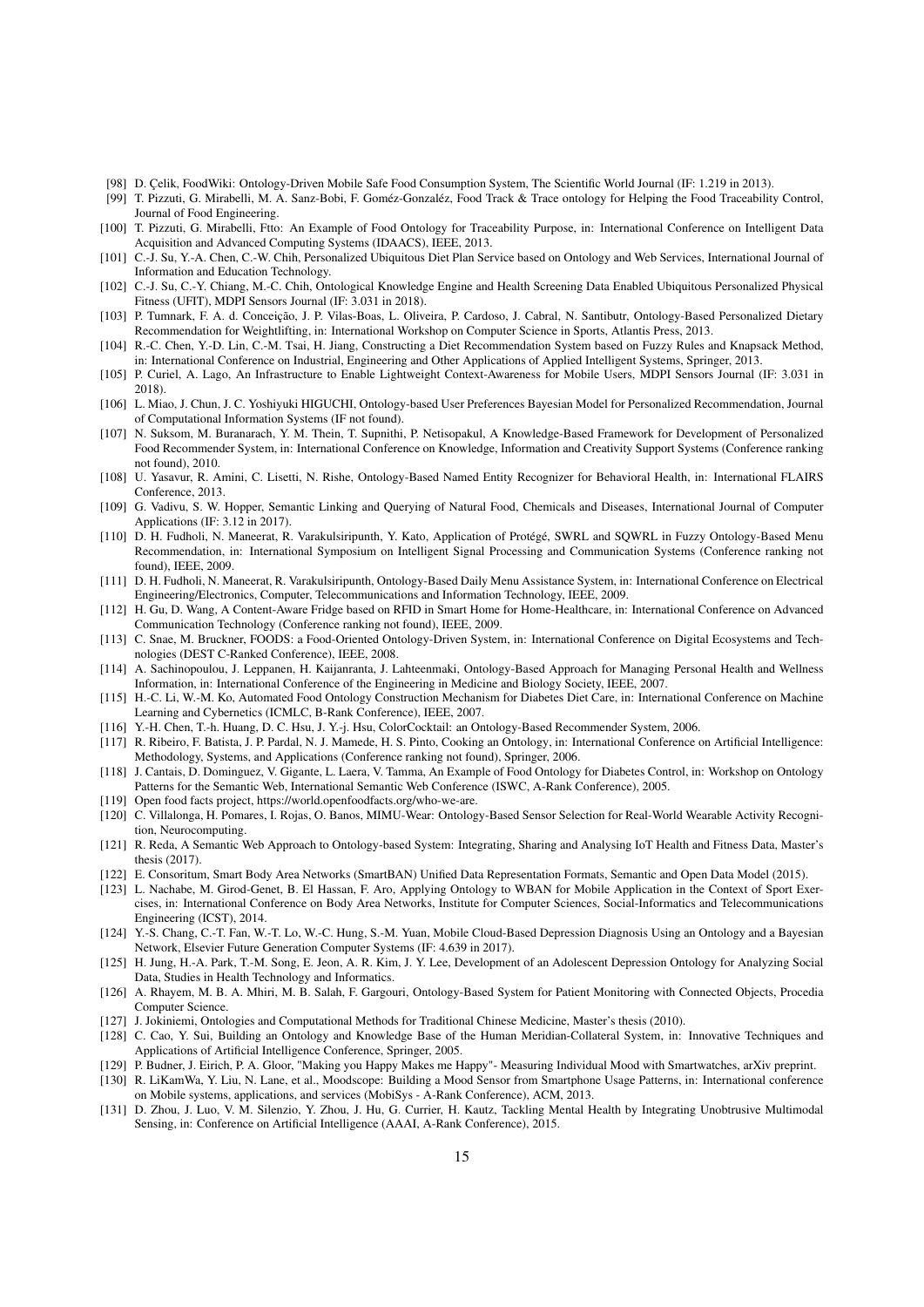<span id="page-16-0"></span>

| <b>Authors</b>           | <b>Year</b> | Project                                         | <b>OA</b>    | <b>Reasoning</b>                     |
|--------------------------|-------------|-------------------------------------------------|--------------|--------------------------------------|
| Berthelon et al. [75]    | 2013        | <b>Emotion Ontology for Context Awareness</b>   |              | Х                                    |
| Sanchez-Rada et al. [76] | 2013        | Onyx: Describing emotions on the web of data    | $\checkmark$ | <b>X</b> SPIN mentioned but not used |
| Hastings et al. [77]     | 2012        | <b>MFOEM:</b> Mental health                     | $\checkmark$ | X                                    |
|                          | 2011        | and disease ontologies                          |              |                                      |
| Lopez et al. [78]        | 2008        | Describing emotions                             | $\checkmark$ | Х                                    |
| Arguedas et al. [79]     | 2015        | <b>Emotion Awareness</b>                        | X            | $\boldsymbol{\mathsf{x}}$            |
| Tapia et al. [80]        | 2014        | Semantic Human Emotion Ontology (SHEO)          | X            | $\sqrt{\text{SWRL}}$ rules           |
|                          |             | DetectionEmotion: Facial complex emotions       |              | for complex emotions                 |
| Sykora et al. [81]       | 2013        | Emotive ontology                                | X            | Х                                    |
| Fang et al. [82]         | 2010        | Relationships between colors and main meridians | X            | X                                    |
| Grassi et al. [83]       | 2009        | Human Emotions Ontology (HEO)                   | X            | X                                    |
| Radulovic et al. [84]    | 2009        | <b>Smiley Ontology</b>                          | X            | X                                    |
| Benta et al. [85]        | 2007        | Context Aware Museum Guide by                   | X            | √Fuzzy Logic                         |
|                          |             | considering users' affective state              |              | (logical inference)                  |
| Obrenovic et al. [86]    | 2005        | <b>Emotional Cues</b>                           | X            | X                                    |
| Mathieu et al. [87]      | 2005        | Ontology of Emotions and Feelings               | X            | X                                    |

Table 2: Ontology-based IoT emotion projects and reasoning mechanisms employed. Legend: Ontology Availability (OA)

<span id="page-16-1"></span>

| <b>Authors</b>              | Year | Project                                    |                          | <b>Reasoning</b>                              |
|-----------------------------|------|--------------------------------------------|--------------------------|-----------------------------------------------|
| Peroni et al. [88]          | 2016 | 20 Food Ontologies (fish, honey, etc.)     | M                        | Х                                             |
| Griffiths et al. [89]       | 2016 | Universal Food Ontology                    | V                        | X                                             |
| Celdran et al. [90]         | 2016 | Supermarket and location ontologies        | $\checkmark$             | $\sqrt{\ }$ Semantic rules, SWRL              |
| Gyrard et al. [49]          | 2015 | Naturopathy ontology and dataset           | $\sqrt{}$                | $\sqrt{}$ Jena rule-based engine              |
| Kolchin et al. [91]         | 2013 | Food product ontology                      | √                        | Х                                             |
| Sabou et al. [92]           | 2009 | SmartProducts: Food and recipes ontologies | $\checkmark$             | $\sqrt{\text{owl}}$ : Restriction rules       |
| Calore, Pernici et al. [93] | 2007 | Foodshop case study                        | M                        | $\sqrt{\text{owl}}$ : Restriction rules       |
| Gaia                        | х    | <b>Restaurant</b>                          | $\checkmark$             | $\sqrt{\text{owl}}$ : Restriction rules       |
| <b>Tropical Fruits</b>      | Х    | <b>Tropical Fruits</b>                     | $\overline{\phantom{a}}$ | $\sqrt{\text{owl}}$ : Restriction rules       |
| х                           | X    | Pizza                                      | $\checkmark$             | $\sqrt{\text{owl}}$ : Restriction rules       |
| X                           | X    | Wine                                       | $\checkmark$             | $\sqrt{\text{}}$ owl: Restriction rules       |
| Mooney                      | Х    | <b>Restaurant</b>                          | $\checkmark$             | $\boldsymbol{\chi}$ No owl: Restriction rules |
| X                           | X    | Beverage                                   | $\checkmark$             | $\chi$ No owl: Restriction rules              |
|                             | 2000 | Beer                                       | v                        | X                                             |

Table 3: Ontology-based available projects to design the integrated food knowledge base and reasoning mechanisms employed. Legend: Recommender System (RS), Ontology Availability (OA)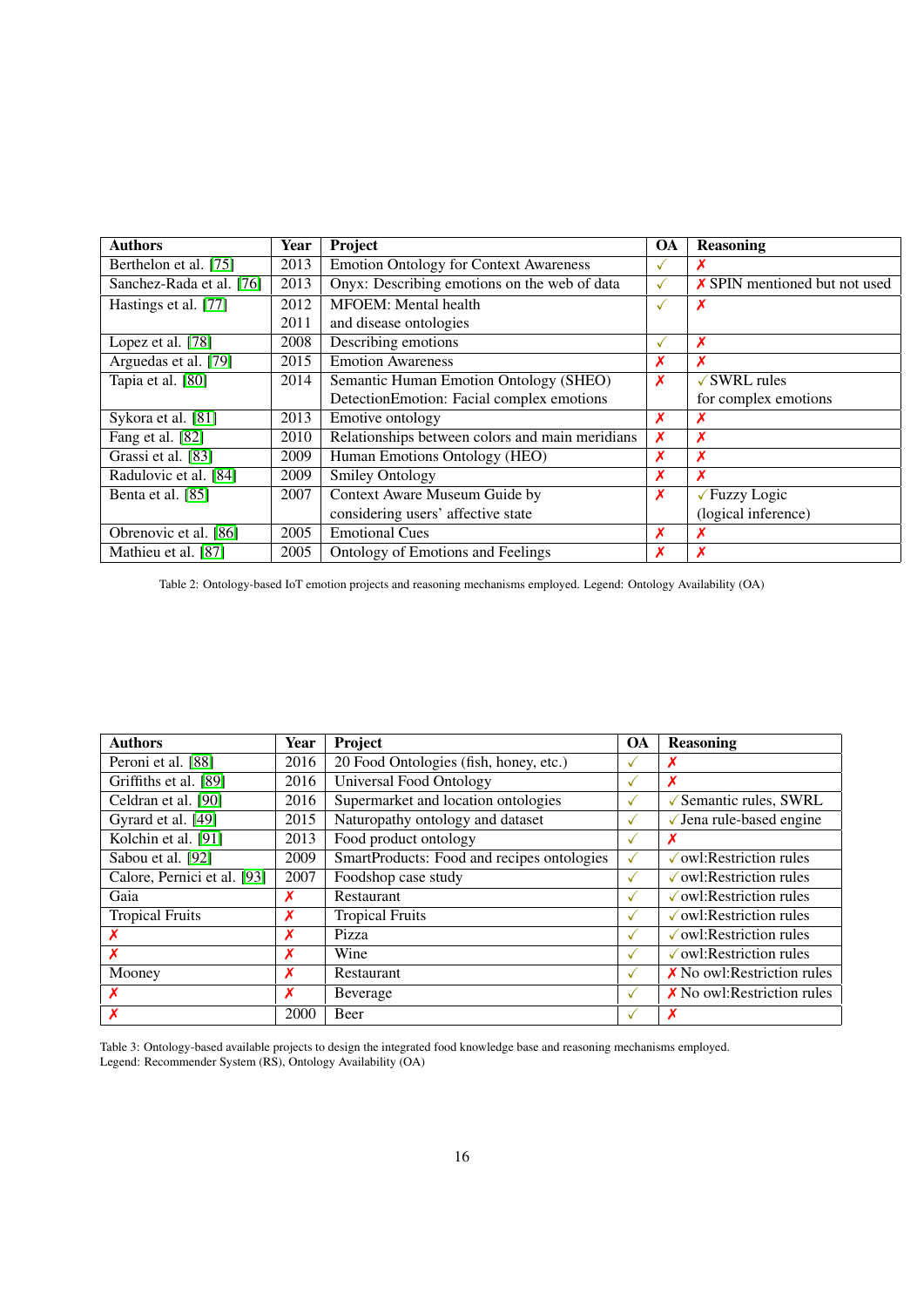<span id="page-17-0"></span>

| <b>Authors</b>             | <b>Year</b> | Project                                   | <b>OA</b>                 | <b>Reasoning</b>                         |
|----------------------------|-------------|-------------------------------------------|---------------------------|------------------------------------------|
| Espin et al. [94]          | 2016        | Nutrition Diet RS for elderly people      | Х                         | $\sqrt{RS}$ , SWRL rules, Pellet         |
| Boulos et al. [95]         | 2015        | Survey paper: Food ontologies for IoT     | $\boldsymbol{\mathsf{x}}$ | X                                        |
| Chi et al. [96]            | 2015        | Disease dietary consultation system       | X                         | √Rule-based                              |
| Karim et al. [97]          | 2015        | Personalized Dietary RS for travelers     | X                         | √RS, SWRL, Pellet                        |
| Celik et al. [98]          | 2015        | FoodWiki, Mobile safe food consumption    | X                         | $\sqrt{$ > 30 SWRL rules, Pellet         |
| Pizzuti et al. [99] [100]  | 2014        | Food Track & Traceability ontology        | X                         | $\sqrt{\text{Pellet}}$                   |
| Su et al. [101] [102]      | 2014        | Personalized fitness, diet plan, food     | $\boldsymbol{\mathsf{x}}$ | √ SPIN rules, SPARQLMotion               |
| Tumnark et al. [103]       | 2013        | Personalized dietary RS for weightlifting | X                         | √RS, SWRL, Pellet, SQWRL                 |
| Chen et al. [104]          | 2013        | Ontology-based diet RS                    | X                         | $\sqrt{RS}$ , Jena rule, fuzzy, knapsack |
| Curiel et al. [105]        | 2013        | Users and Restaurant ontologies           | X                         | √ Jena OWL reasoner                      |
| Miao et al. [106]          | 2013        | User preferences for personalized RS      | Х                         | √Bayesian model, SWRL                    |
| Suksom et al. [107]        | 2013        | Personalized food RS                      | Х                         | $\sqrt{RS}$ , fuzzy inference            |
| Yasavur et al. [108]       | 2013        | Health, food, activity, beverage          | Х                         | Х                                        |
| Vadivu et al. [109]        | 2010        | Natural food, chemicals and diseases      | Х                         | X                                        |
| Fudholi et al. [110] [111] | 2009        | Menu RS                                   | X                         | RS, SWRL, SQWRL, fuzzy                   |
| Gu et al. [112]            | 2009        | Fridge, Food, smart home, RFID            | Х                         | - Cannot access any PDF                  |
| Snae et al. [113]          | 2008        | FOODS, Food ontology                      | X                         |                                          |
| Sachinopoulou et al. [114] | 2007        | Personal health and wellness ontology     | X                         | - Cannot access any PDF                  |
| Li et al. [115]            | 2007        | Food ontology for diabetes diet care      | Х                         | - Cannot access any PDF                  |
| Chen et al. $[116]$        | 2006        | Cocktail (drink) RS and mood              | Х                         | √DL RACER OWL reasoner, RS               |
| Ribeiro et al. [117]       | 2006        | Ontology for cooking                      | X                         | X                                        |
| Cantais et al., [118]      | 2005        | Food/diet/product for diabetes control    | Х                         | √Ontology reasoners (Racer, Pellet)      |
| OpenFoodFacts [119]        |             | Food products from around the world       | $\boldsymbol{\mathsf{x}}$ | X                                        |

Table 4: Non-available Ontology-based projects to design the integrated food knowledge base and reasoning mechanisms employed. Legend: Recommender System (RS), Ontology Availability (OA)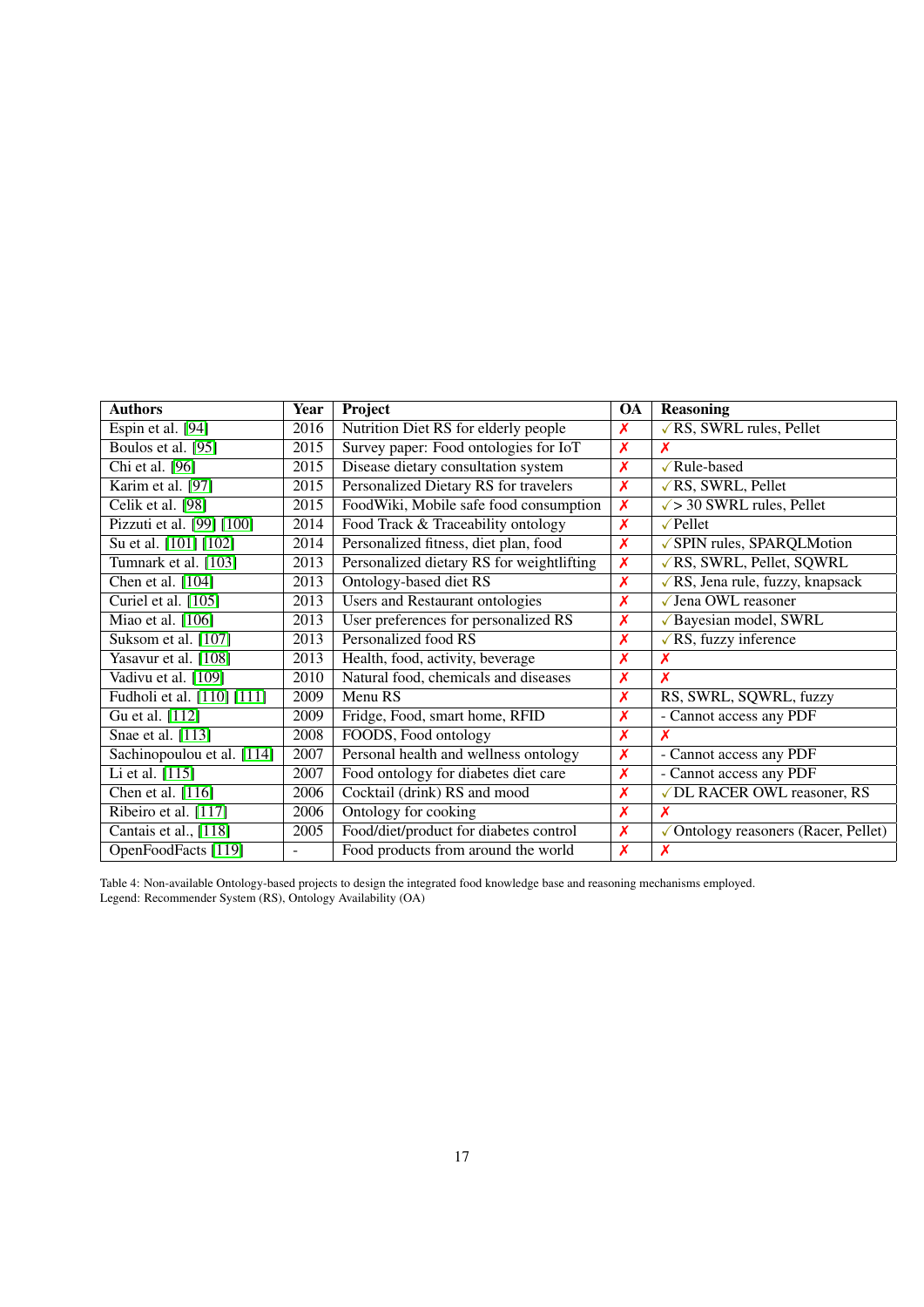<span id="page-18-0"></span>

| <b>Authors</b>                 | Year              | Project                                 | $\overline{OA}$                | <b>Reasoning</b>               |
|--------------------------------|-------------------|-----------------------------------------|--------------------------------|--------------------------------|
| Villalonga et al. $[38] [120]$ | 2017              | Motivational messages for               | X                              | √Pellet OWL-DL reasoner        |
|                                |                   | physical activity coaching              |                                | <b>SWRL</b>                    |
| Reda <sup>[121]</sup>          | 2017              | Fitness IoT health ontology             | X                              | $\sqrt{$ Hermit                |
| Nachabe et al.                 | 2014              | WBAN for mobile application             | $\sqrt{\text{(in PDF)}}$ [122] | √ SWRL, Pellet                 |
| $[123]$                        | 2014              | for sport exercises                     |                                |                                |
| Estanol et al. [41]            | 2017              | Obesity ontology                        | $\checkmark$ (via email)       | $\boldsymbol{x}$               |
| Sogic et al. [39]              | 2016              | Obesity ontology, teenagers             | X                              | $\sqrt{76}$ SWRL rules, Pellet |
| Kim et al. $[40]$              | 2013              | <b>Obesity</b> management ontology      | $\overline{\mathsf{x}}$        | X                              |
|                                |                   | for Android mobile application          |                                |                                |
| Scala et al. [42]              | 2012              | Obesity ontology                        | $\overline{\mathsf{x}}$        | $\sqrt{40}$ SWRL rules         |
| Huang et al. [45]              | 2017              | <b>Depression KG</b>                    | $\checkmark$ (datasets)        | х                              |
| Chang et al. [124]             | 2015              | <b>Depression</b> ontology              | X                              | √Bayesian networks             |
| Khoozani et al. [47]           | $\overline{2010}$ | <b>Stress Ontology (for humans)</b>     | $\overline{\mathsf{x}}$        | X                              |
| Hadzic et al. [46]             | 2008              | <b>Mental health Ontology</b>           | $\overline{\mathbf{x}}$        | $\overline{\mathbf{x}}$        |
| Jung et al. [43] [125]         | 2017              | <b>Depression Ontology</b> , adolescent | X                              | $\boldsymbol{x}$               |
|                                | 2015              | population, Twitter analysis            |                                |                                |
| Rhayem et al. [126]            | 2017              | <b>HealthIoT</b> ontology               | $\overline{\mathsf{x}}$        | √ Drools inference engine,     |
|                                |                   |                                         |                                | 7 SWRL rules                   |
| Mueller et al. [27]            | 2011              | <b>Sleep</b> Activity Ontology          | $\boldsymbol{x}$               | ✓ Rules for data access        |
| Lin [63]                       | 2010              | Ontology for meridians                  | $\overline{\mathsf{x}}$        | √Decision tree ML              |
|                                |                   | psychatric disorder Detection           |                                |                                |
| Jokiniemi [127]                | 2010              | Ontology for traditional                | $\boldsymbol{\mathsf{x}}$      | $\boldsymbol{\mathsf{x}}$      |
| <b>MS</b> Thesis               |                   | chinese medicine                        |                                |                                |
| Cao et al. [128]               | 2005              | <b>OMCAP:</b> Ontology for human        | X                              | $\boldsymbol{\mathsf{x}}$      |
|                                |                   | meridian-collateral system              |                                |                                |

Table 5: Ontology-based projects for sleep, stress, fitness, obesity, and acupuncture and reasoning mechanisms employed. Legend: Ontology Availability (OA), Machine Learning (ML), Knowledge Graph (KG)